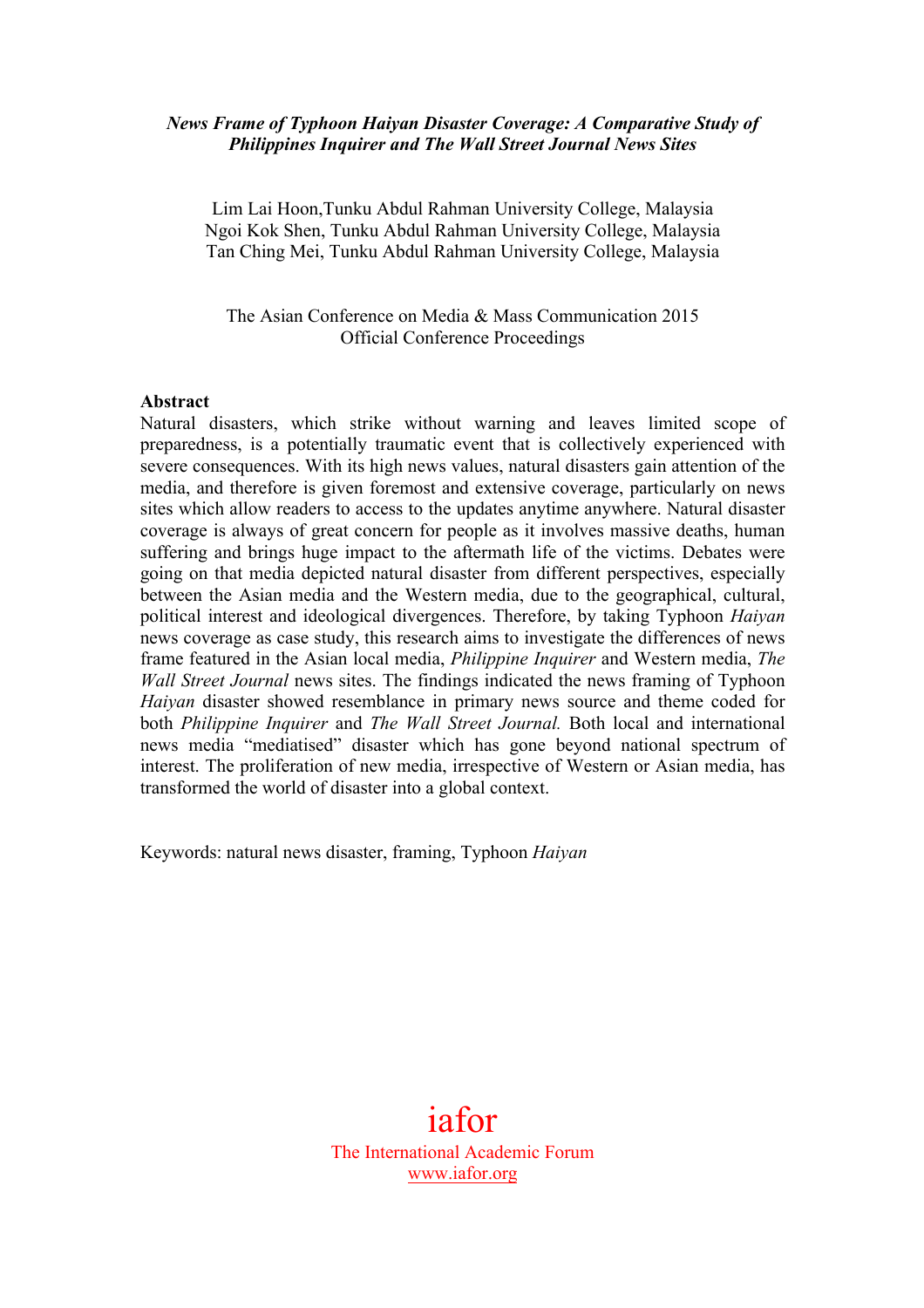#### **Introduction**

Natural disaster news coverage is increasingly getting popular concern as it does not only involve enormous deaths and human suffering, but also brings huge impact to the life aftermath. Natural disaster strikes anytime without warning and leaves limited scope of preparedness (Hanusch, 2012). It may come in series or time-delimited and is a potentially traumatic event that is collectively experienced with an acute onset. The consequences of natural disaster are severe from physical, social, psychosocial, social economic, social demographic and even political perspectives (McFarlane & Norris, 2006; Houston, Pfefferbaum & Rosenholtz, 2012, p.607).

In time crisis, effective communication is important for response, recovery and nextstage preparedness for the local and international community. At this critical moment, people are relying on mass media for updated information. People trust the information provided by media even though there is no further justification for the natural hazards. People are outrageous seeing the calamity of others but yet very interested in knowing more about the mass destruction due to the natural disaster (ZarqaAli, 2013). Apparently, what average citizens come to know about the disaster are primarily learned from mass media (Quarantelli, 1991). For the past few decades, natural disaster news has taken up foremost and extensive coverage of the mass media (Houston, Pfefferbaum & Rosenholtz, 2012).

Natural disaster reporting on the media always gains substantial audiences. Thus, when a big natural disaster happened, media suspend regular programming and start broadcast 'disaster marathons' by providing updated information and ongoing occurrences (Liebes, 1998). Reporters have to cover disaster news in hurry and provide developments of the disaster. In an unknown and hazard situation, they have to immediately reach the scene to get exclusive and first-hand news in the rush. According to Zarqa (2013), hype is accelerated by journalistic competition with a drive of being the first during disaster. <sup>1</sup> As during Hurricane *Katrina*, media were unable to gather contextually rich information about the causes and consequences of natural disaster (Miller & Goidel, 2009).

Given the point of people keep turning to mass media for providing description of what has actually occurred, the community recovery progress and the dreadful impact of the disaster, it is important to have constant studies on how media depict natural disaster, especially between the Asian media and the Western media which may report from different perspectives due to the geographical, cultural, political interest and ideological differences (Broinowski, 1999; Leach, 2005; Knight, 2005). As such, by taking Typhoon *Haiyan* disaster as case study, this research aims to examine the differences of news frame featured in the Asian media and the Western media, namely *Philippines Inquirer* and *The Wall Street Journal* news sites (NPR, "Nothing is fixed", 26 Jan 2014).

The emergence of online news has posed a challenge to the traditional mass media particularly in the production routine and presentation format. News websites is a great source of news which involves lesser gatekeepers. The users could access to the

 

<sup>&</sup>lt;sup>1</sup>Typhoon *Haiyan* was reported as the strongest storm recorded at landfall, and unofficially the strongest typhoon ever recorded in terms of wind speed, which happened in Philippines on 8 November 2013, killed at least 6,000 people in that country alone ("Nothing is fixed", 26 Jan 2014).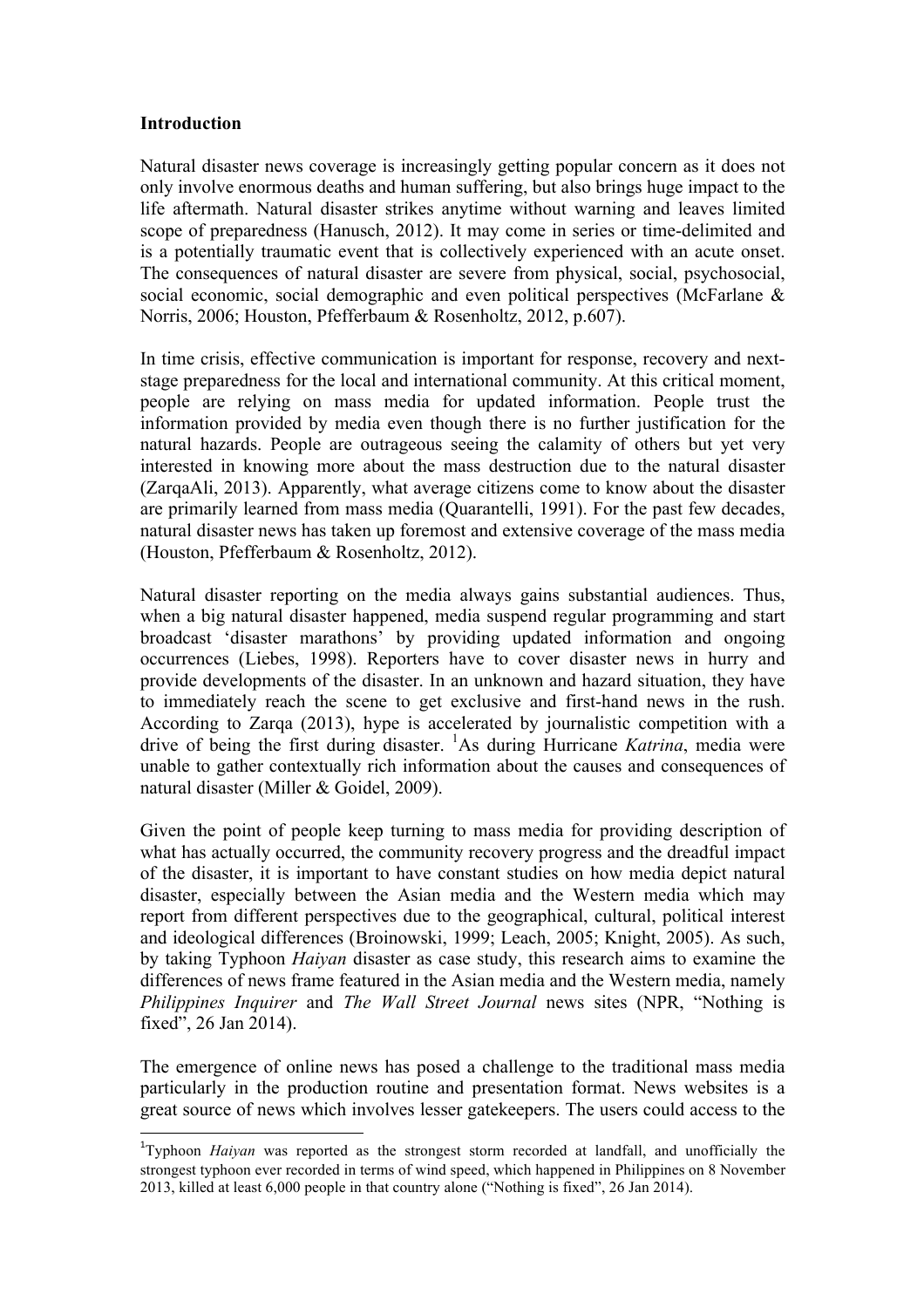news updates of their interest for 24 hours a day with a wide selection of news content (Mellese& Müller, 2012). *Philippines Inquirer* and *The Wall Street Journal* news sites were chosen as they carry the highest circulation, both in printed and digital format, in Philippines and United States respectively ("Top 10 newspaper by circulation", 30 April 2013; "Inquirer top newspaper, says poll", 7 April 2014).

## **Research Questions**

Framing analysis is used in this study to examine the selection of 'some aspects of a perceive reality' that makes those aspects more salient to a media audience. Framing is useful in analyzing, interpreting, organizing and understanding the information in order to define problem, diagnose causes or make judgments (Houston, Pfefferbaum&Rosenholtz,2012, p.608). Alatas (1997) criticized that framing is the journalistic routine of giving a news article a central theme by focusing on certain aspects of a multifaceted event. Different frames define an event or issue causes this same event or issue to be understood in different ways (Gandy, 2001). As pointed by Price and Tewksbury (1997), how the news is presented will affect public opinion about the reported stories and actors involved in it. Thus, it is important to understand framing scheme. The framing scheme of this study is the news theme and news source. The framing scheme examined themes and primary source emphasized on *Haiyan* disaster news coverage on *Philippines Inquirer* and *The Wall Street Journal* news sites. According to Tankard (2001), several news features such as headlines, subheads, photographs, photo caption and leads commonly convey frames. Thus, the news frames of *Haiyan* disaster coverage are addressed in the following research questions:

RQ1: What are the themes of Typhoon *Haiyan* news coverage on *Philippines Inquirer* and *The Wall Street Journal* news sites?

RQ2: Who are the news sources in Typhoon *Haiyan* coverage on *Philippines Inquirer*and *The Wall Street Journal* news sites?

Entman (1991) suggested that the possible frames for a particular event can be reliably detected by comparing the journalistic texts of two or more news-media outlets. Based on the Typhoon *Haiyan* disaster, this study focuses to compare crossmedia framings, between Philippines and USA. Particularly, this comparative study investigates the themes and the news sources of Typhoon *Haiyan* coverage on *Philippines Inquirer* and *The Wall Street Journal* news sites and highlights whether these themes change over time. The study provides an insight and better understanding on the news coverage of Asian natural disaster from the perspectives of both Asian and Western media. It is critically important to understand how the Asian disaster news is presented on Asian media and Western media. News stories often reflect the predominant cultural norms, political power structures, and media systems in which journalists work (Hallin & Manini, 2004). According to Hanitzsch (2007), journalists working in Asian countries are less likely to openly challenge the powerful. As such, this study compares the two news media from different countries because they have different political power structures and media systems that reflect broader differences in professional norms, cultural values and social ideologies (Frith & Mueller, 2003). Through a comparison of the news frames of Typhoon *Haiyan*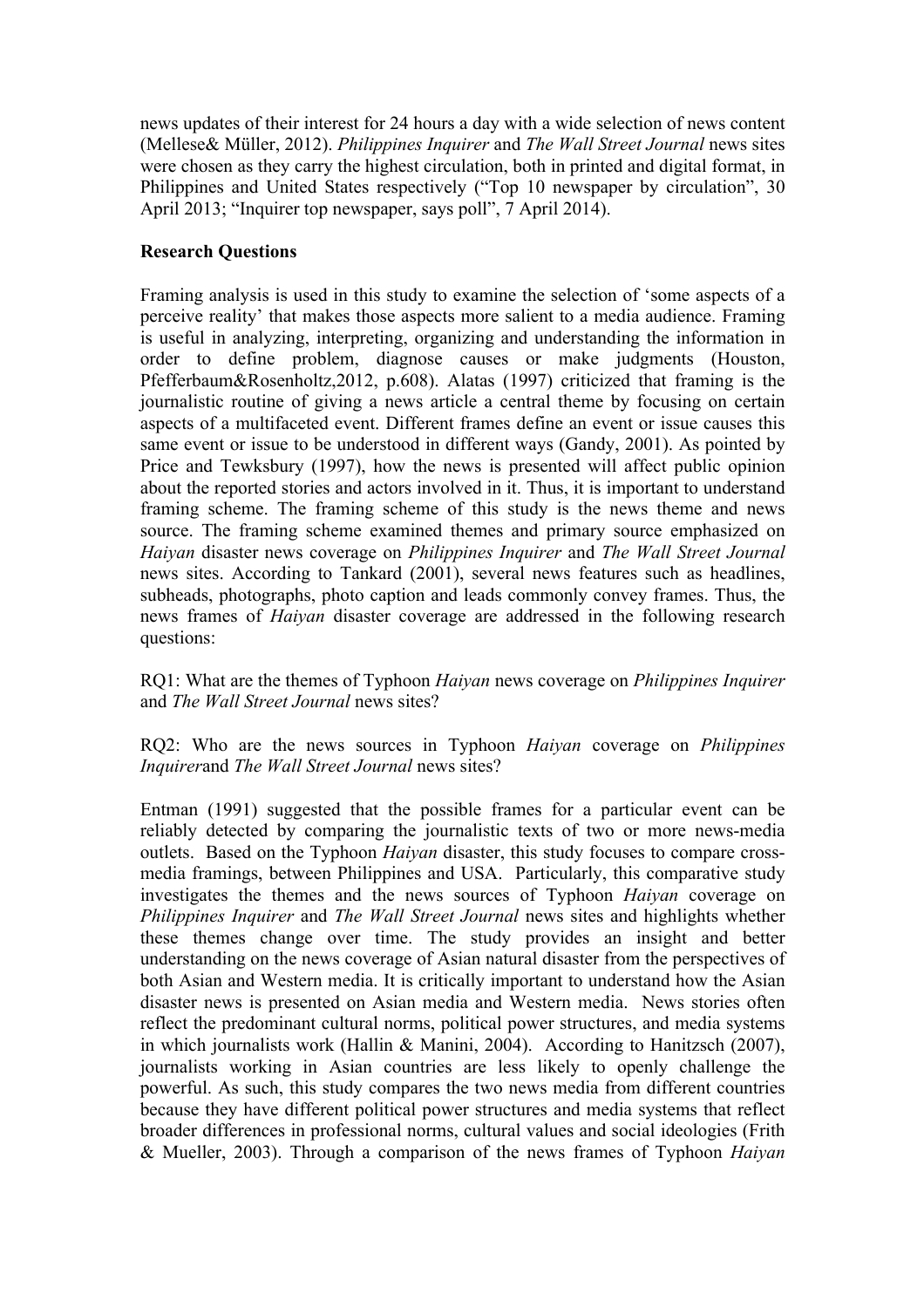coverage on *Philippines Inquirer* and *The Wall Street Journal* news sites, we address the third research question as follows:

RQ3: What are the differences of news frame featured in Typhoon *Haiyan* news stories on *Philippines Inquirer* and *The Wall Street Journal* news sites?

#### **Methodology Approach**

This study employs quantitative and qualitative content analysis to examine how two online news sites frame the *Haiyan* disaster news. The study followed Matthes and Kohring's approach (2008) by coding different frame elements of the text.

#### **Scope**

The unit analysis is the individual news story. 'Haiyan' stories uploaded on *Philippines Inquirer* and *The Wall Street Journal* news sites were downloaded. The database search covered a 2-month time frame from 8 November 2013 which is the occurrence day of Typhoon *Haiyan* to 8 January 2014 by using 'Haiyan' keyword search. To qualify as a unit analysis, a news story has to relate to Typhoon *Haiyan*. After the process of screening and filtering, the total data set contained 509 stories that were related to Typhoon *Haiyan* found. *Philippines Inquirer* produced 336 stories whereas 173 stories were from *The Wall Street Journal.* 

#### **Variables**

Based on past researches (Knight, 2005; Barnhust & Mutz, 1997; Worawong, Wang & Sims, 2007), coding scheme was initially constructed. The coding variables included name of the news site, the dateline of the story, the headline, the first two paragraphs of the news story, the primary source of the news story-local government, foreign government, police, medical authorities, victims' relatives and friends, business organizations, non-government organizations, benefactors, eyewitness/victims, locals, prominent figures, religious groups, media and expert and the news theme –politics of local government, economy, health and environment, human interest, victim count, relief, fund-raising & donation, science & facts, communication, search & rescue, damage, recovery, rehabilitation & aftermath, religious matters, crime, politic of foreign government, aid effort, refuge and historical & tourism.

The categories of news theme used were initially drawn from the study of Knight (2005) which examined media reportage of the 2004 Tsunami. The appropriate news of each story was coded based on the story focus in the headline and lead. If the coder could not identify the theme from the story's headline and lead, then the rest of the story is examined until the theme is identified. Primary source in the study refers to the source the person who was first mentioned or quoted in the article. Source categories were also initially drawn based on two studies that focused on natural disasters (Knight, 2005; Houston, Pfefferbaum & Rosenholtz, 2012).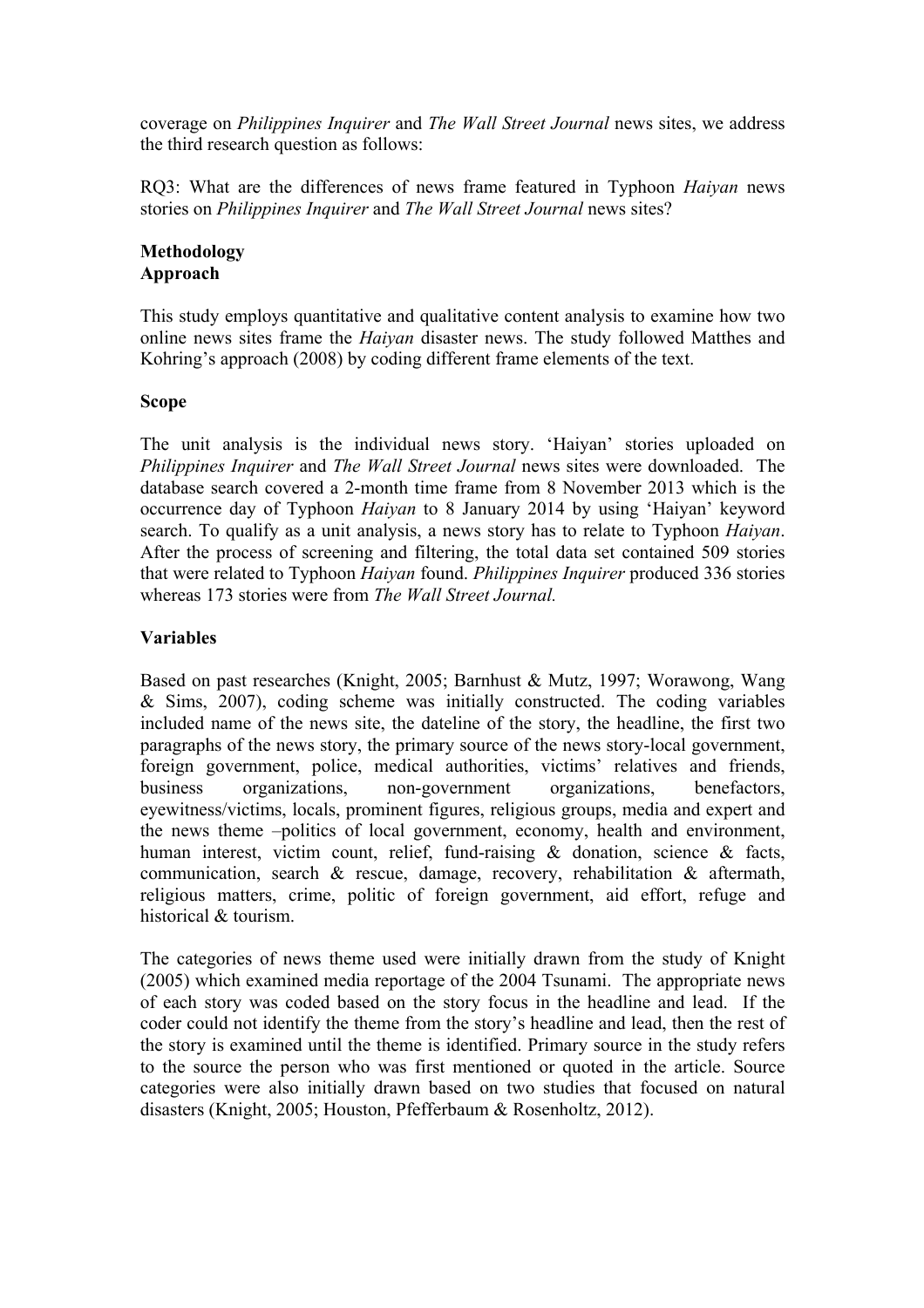## **Procedure**

After defining coding categories, the coders pre-tested twenty *Haiyan* related news articles posted on *Philippines Inquirer* and *The Wall Street Journal*. After the pre-test, the coders resolved their disagreement through discussions to achieve intercoder agreement. This process was repeated twice. Then, changes were made to categories of news theme and sources. Three coders then separately coded all the 509 news stories.

After the coding process, through quantitative content analytic technique, the total of each category of source and theme was counted. Then, the result was analyzed by using interpretive qualitative approach.

## **Literature Review The Concept of 'Disaster' and the Role of Media**

Disasters, either natural or manmade, have always been one of the top news stories that best captured the general public's attention (Pew Research Center, as cited in Houston, Pfefferbaum&Rosenholtz, 2012). The term 'disaster' has been defined and described meaningfully by the disaster researchers, as 'an event concentrated in time and space' or 'mass emergencies' that brings observable negative consequences, like 'physical harm and social disruption' (Fritz, 1961; NSC, 2011; Perry, 2006, as cited in Lindell, 2013). The characteristics of disasters, being 'unusual, dramatic, and often have great impact upon people's lives' have made disasters newsworthy, and driven by commercial imperatives that news outlets are 'expected' to report them (Belle, 2000). In short, media are pressured to report accurate information speedily and spread to the largest audience possible (Kodrich&Laituri, 2005).

A disaster's concentration in time can be defined according to temporal periods, e.g. pre-impact, trans-impact, and post-impact (Lindell, 2013). According to the emergency management of National Governors Association (NGA), the time frame can also be understood through the activities in different phases, e.g. hazard mitigation, disaster preparedness, emergency response, and disaster recovery (Lindell, 2013). The 'issue-attention cycle' proposed by Downs, attempted to illustrate the different stages of a disaster: (1) a pre-problem stage, (2) alarmed discovery and euphoric enthusiasm, (3) realizing the cost of significant progress, (4) gradual decline of intense public interest, and  $(5)$  a post-problem stage (Houston, Pfefferbaum  $\&$ Rosenholtz, 2012). But what is crucial, is the amount of time since a disaster occurred, not only affects individuals and community at large in terms of needs, activities and concerns, but also influences the new coverage on the disaster over time (Houston, Pfefferbaum&Rosenholtz, 2012).

Media involvement in disasters has contributed significantly to those who are in areas at risk, victims or those who show concerns. Though not exclusively, but yet recognizing the contribution of media, the Disaster Research Center has given the credit to mass media as the primary source of information that fulfills the average citizens' and officials' expectations about disasters, that they know and learn from the disasters that happened (Houston, Pfefferbaum & Rosenholtz, 2012). The roles of mass media, can range from communicating the risk warning, describing the real event, informing the public about post event, to contributing to individual and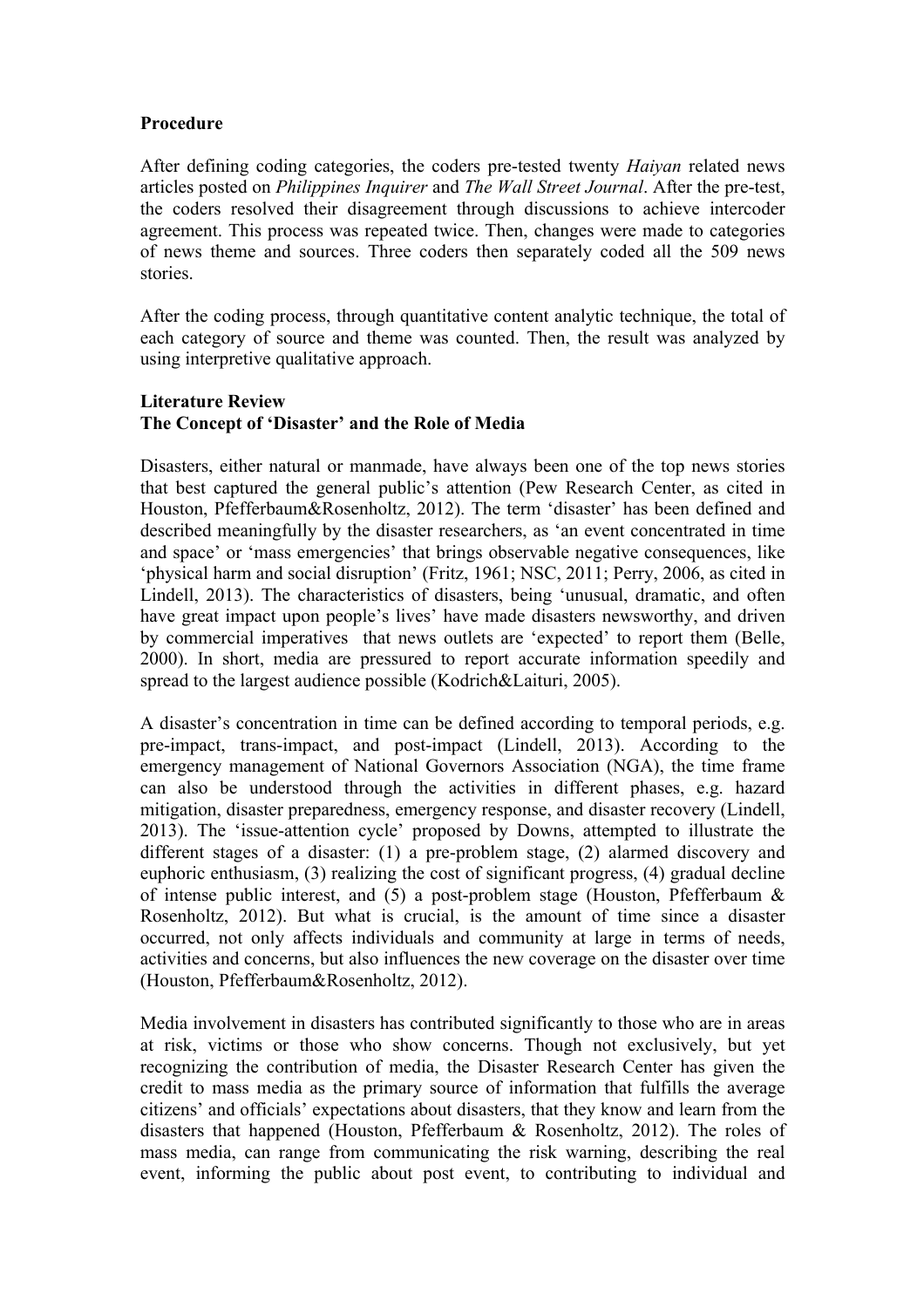community recovery and resilience when reporting a disaster (Norris, Stevens, Prefferbaum, Wyche &Pfefferbaum, as cited in Houston, Pfefferbaum & Rosenholtz, 2012).

Being an integral part of the social and political response to disasters, news media helps to foster immediate reaction of the international relief efforts, particularly in forming public opinions and shaping their demands for government policies such as the preparedness and prevention efforts for future disasters, as well as determining their support for relief aids (Belle, 2000). Besides, news media have also been 'shaping citizens' knowledge of natural disasters' (Cowan, McClure& Wilson, 2002).

In the 1970s, a survey done in the United States reported that 80 percent of respondents, whom has no direct experience with the natural disaster, relied heavily on firstly, the electronic media and secondly, the newspapers for disaster information (Wenger, Dkyes, Sebok& Neff, as cited in Belle, 2000). Belle (2000) analyzed United States news coverage of foreign disasters using a set of contextual influences variables on the amount of coverage, indicating 'distance' of the event from United States demonstrates expected relationship with the amount of coverage when the magnitude of the disaster event is controlled.

Though it might suggest disaster news own great prominence in the media, nevertheless disaster reporting has also been claimed to influence people's judgments about the actual damage and their preparation towards disasters (McClure  $&$  Williams, 1996). Studies found that media coverage on disasters are lacking of coverage comprehensiveness, contain inaccuracies,overdramatize social and individual reactions, and interpret statistics without context (Wilkins & Patterson, 1987; Hiroi, Mikami& Miyata, 1985, as cited in Cowan, McClure & Wilson, 2002). Assuming representation of the disaster occurred is accurate, media have nevertheless, presented 'an inaccurate image of mass devastation' to the public (Cowan, McClure & Wilson, 2002).

The effects of disaster reporting towards its audiences as well as the normative roles of media have further discussed and challenged in the recent studies. Simon Cottle (2014) staged disaster in a global context, has adopted a more critical view. He questioned the way disasters was conceptualized, and argued that 'what's ruled in and what's ruled out' carries political or ideological implications. Echoed by Houston, Pfefferbaum&Rosenholtz(2012), who questioned the implications of disaster coverage on wider political conversations about disaster-related issues, also urged an investigation on the normative function of media in relation to disasters.

The contemporary disaster has no longer confined geographically. Cottle (2014) argued using the studies of Hurricane Katrina, what was once 'national' has turned 'global' with the emergence of new media. Examine the roles of new media, specifically news sites, in the formation of a disaster community in Cyberspace after the Gujarat earthquake happened in India in 2001, Kodrich and Laituri (2005) wrote that the advancement of new technology, which is interactive in nature, has dramatically changed the way media report disaster, forcing the media to take 'an active humanitarian role' than the role traditionally taken.

Furthermore, media's involvement with the disaster has exceeded what was once solely reporting disaster news, but has intervened in disaster management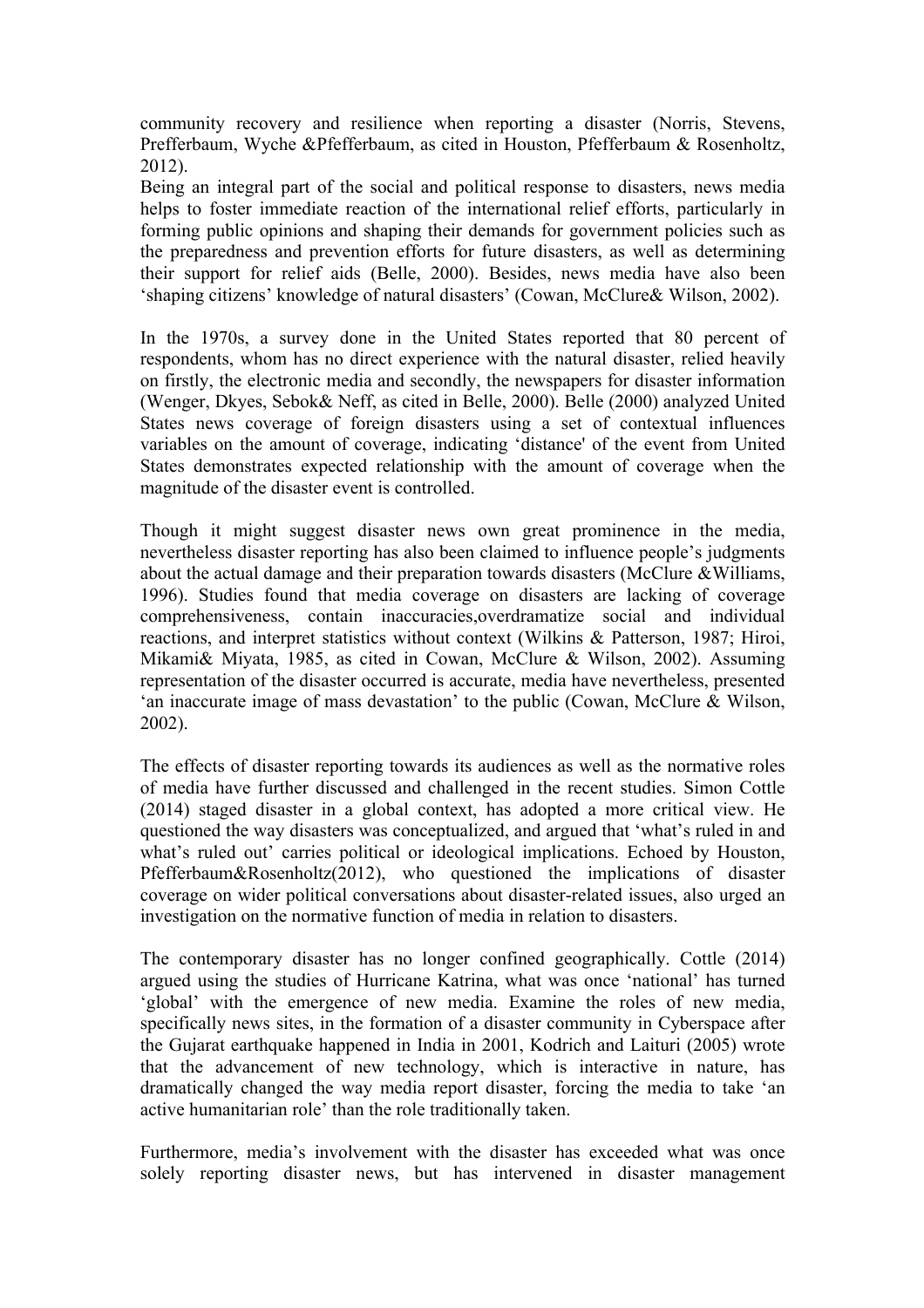(Kodrich&Laituri, 2005). Murthy (2013) argued that blogs functioned as a democratizing agent in Sri Lanka during the 2004 Indian Ocean Tsunami, where the new media has given the 'local' journalists 'global voices' to challenge disaster coverage which they found problematic. Also, drawing the case of Typhoon *Haiyan* which swept across Philippines in November 2013, Cottle (2014) quoted the efforts of Google, in developing online tools - 'crisis map' and a 'people finder' to assist people in the immediate disaster aftermath. In his conclusion, he claimed that the 'mediated disasters in a global age' today have become increasingly dependent on media and communications, and thus causing disasters to be 'defined, dramatized and publicly constituted' (Cottle, 2014).

## **Theoretical Framework Framing and Framing Analysis**

Entman's definition of 'framing' is "possibly the most widely accepted" (David, Atun, Fille&Monterola, 2011, p.330) amongst the scholars. Matthes (2009) in his analysis of media framing studies found that Entman's definition is the most influential definition in the studies of media frames. Framing means 'selecting some aspects of a perceived reality and make them more salient in a communicating text, in such a way as to promote a particular problem definition, causal interpretation, moral evaluation, and/ or treatment recommendation for the item described' (Entman, 1993, p.52). He suggested that framing functions to define problem, diagnose causes, make moral judgments and suggest remedies. Recognizing the power of news media coverage, text and visual presentation in framing and formulating a picture of an issue in the mind of the public within a political realm, Entman (2004, p.6) argued that media frames are able to 'stimulate support or opposition to the sides in a political conflict' through emphasizing elements of depicted reality while de-emphasize elements that construct a counter frame.

Framing can occur generally within a culture, or in the minds of professional communicators and members of the lay public, or in specific media texts such as articles and broadcasts (Entman, Matthes&Pellicano, 2009). Frames are 'selective' in nature, and therefore suggesting ideas that construct reality in a certain way (Matthes, 2012). Through selecting and highlighting some information at the expense of others, news frame is capable of shaping the mind of audiences and influencing their interpretations towards issues, candidates and events. In short, framing is considered 'an active process of creating, selecting, and shaping the frames' (Matthes, 2012).

Scheufele and Tewksbury (2007) suggested news frames can be analyzed at macro and micro levels. Macro level emphasizes on the mode of presentation used to disseminate information which communicates an underlying schemas among the audiences, while micro describes how audience use the information and presentation features to make sense of an issue. Besides, news frame can also be studied from media and audience perspective (Matthes, 2009). Matthes (2012) commented in his studies on framing politics that although news frames are impactful, however, audience frame towards the political issues is not always consistent with what was suggested by political elite or the news media. In addition, frames tend to change over time, depending on whether the issues and events are well known (Houston, Pfefferbaum&Rosenholtz, 2012).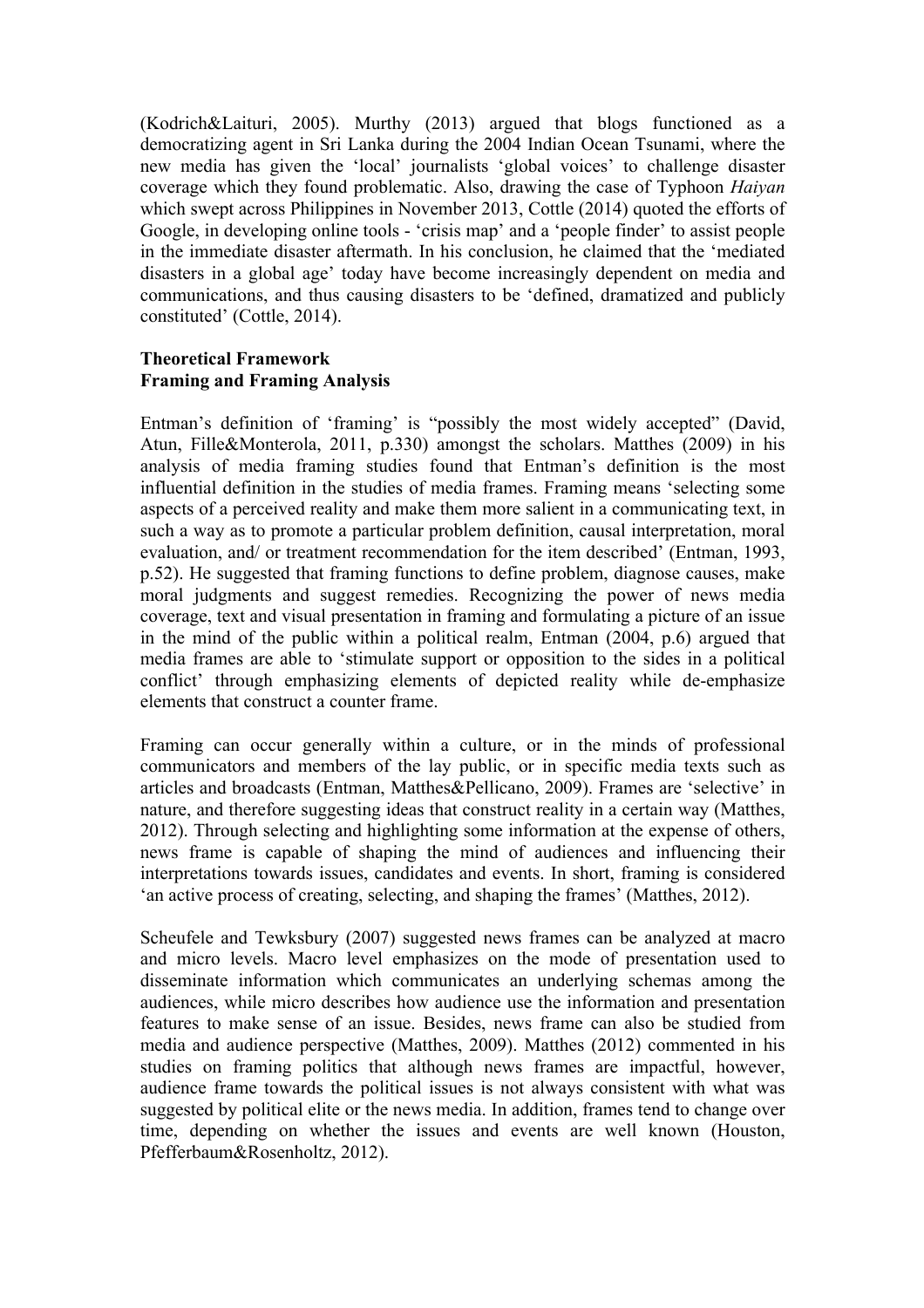Framing analysis today is found commonly used in news framing studies at national level (Houston, Pfefferbaum & Rosenholtz, 2012; Yang & Ishak, 2012; David, Atun&Vina, 2010; Dahmen, 2010) and recently, at cross-national level (Mellese & Muller, 2012; Oh, Hove, Paek, Lee, Lee & Song, 2012; Kwon & Moon, 2009). Amongst these studies, traditional news media like newspapers, broadcast and newsmagazine are commonly studied.

David, Atun and Vina (2010) analyzed news framing on population debate in Philippines comparing source and news frames in broadsheet newspapers. Even though some started to investigate online news reports, news sites and blogs, but comparative research in recent years has indicated a growing interest in exploring framing at a larger context, sampling the new media. Kwon and Moon (2009) took a cross-national approach, and ran a cross-media investigation between newspapers and blogs on collectivism in news framing. They highlighted two important aspects in the development of framing research. Firstly, "framing" carried cultural and national differences with the emergence of globalization. Secondly, the embedded values, based in current national interests, political ideology and cultural norms and values, that build the common frames bridging journalists' news and public's interpretation, need to be studied in the new media environment. Capturing a similar vision, Oh*et al*. (2012) conducted a cross-national study of US and Korean newspaper coverage, comparing the cross-cultural variations in news frames and sources.

Though studies of how disaster news is framed are not new, yet very few studies can be found on natural disasters. One of them is Li's (2007) study of news framing on the television coverage of a human-made disaster – the September 11 terrorist attacks. The study suggested a coverage frame scheme based on Entman's conceptualization of framing, and it has later adopted by Houston, Pfefferbaum & Rosenholtz(2012) in their studies of news framing of natural disasters. Considering its applicability in analyzing disaster news, six main categories of coverage frames have been used to analyze the leads and headlines in disaster news, namely (1) political; (2) economic; (3) environment; (4) human interest; (5) criminal; and (6) other. Investigating the newspaper and news broadcasts coverage of natural disasters in the United States over a period of ten years, they also found that, disaster news today tend to emphasize on disaster economic while giving attention to the current impacts of disaster on humans, the built and natural environment, as well as the affected state and region. However, very little convincing evidence was shown that media play a role in contributing to the aspects of disaster preparedness, recovery and resilience (Houston, Pfefferbaum&Rosenholtz, 2012).

## **Finding and Discussion**

To determine the news sources and the news themes appeared in Typhoon *Haiyan* news coverage, a total of 509 stories were content analyzedwithin two-month (62 days) of *The Wall Street Journal* (*WSJ*) and *The Philippines Inquirer* (*PI*) reporting. Of this total, 173 items or 33.99 per cent of stories appeared in *WSJ* whereas 336 items or 66.01 per cent appeared in *PI*. The news coverage of Typhoon *Haiyan* in *PI*, happened in the country in which the media operates, is double in number of stories of *WSJ*. Table 1 below shows the total number of news and the percentage of Typhoon *Haiyan* coverage in *WSJ* and *PI*.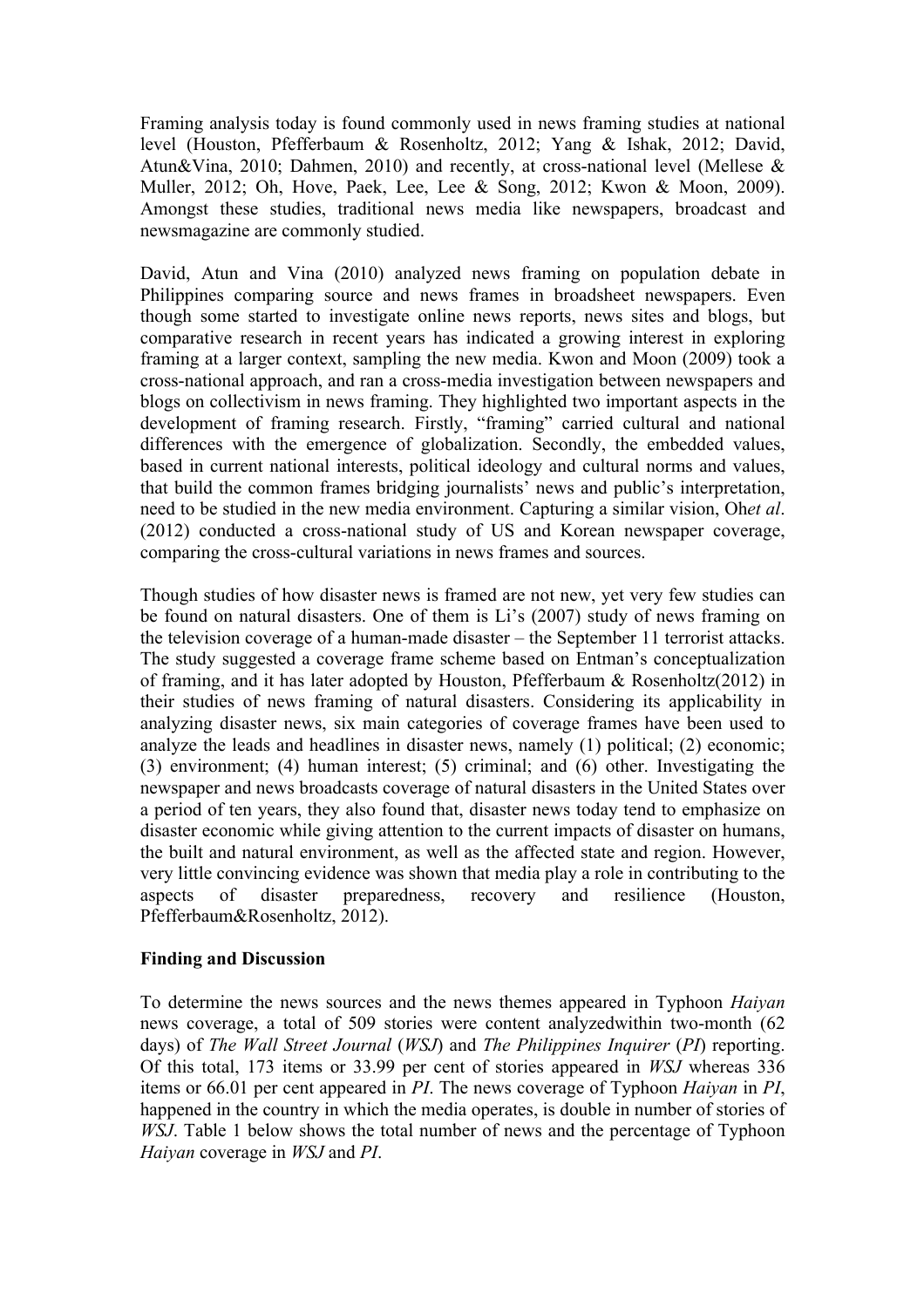| <b>News sites</b>             | <b>Number of News</b> | <b>Percentage of News</b> |
|-------------------------------|-----------------------|---------------------------|
| The Wall Street Journal (WSJ) | 173                   | 33.99                     |
| The Philippines Inquirer (PI) | 336                   | 66.01                     |
| <b>Total</b>                  | 509                   | 100.00                    |

Table 1: The total number of news and the percentage of Typhoon *Haiyan* coverage in *WSJ* and *PI*.

The finding indicated that 67.63 and 62.50 per cent of the total news stories were covered, respectively for *WSJ* and *PI*, in the first 2 weeks  $(8/11/2013 - 22/11/2013)$ when the typhoon story was first reported. In the following weeks  $(23/11/2013 -$ 7/12/2013), the number of stories dropped significantly - 43.35 and 38.69 per cent each for *WSJ* and *PI*. Entering the 2<sup>nd</sup> month, the total number of stories covered by *PI* was 46 (13.69 per cent) whereas *WSJ* reported only 14 news (8.09 per cent) out of the total coverage for the entire study period. Table 2 shows the comparison of *WSJ* and *PI* news coverage from stage to stage.

|                            | Stage 1*              |               | Stage $2^*$           |               | Stage 3*              |               | Stage 4*              |               |              |
|----------------------------|-----------------------|---------------|-----------------------|---------------|-----------------------|---------------|-----------------------|---------------|--------------|
| <b>News</b><br><b>Site</b> | No. of<br><b>News</b> | $\frac{6}{6}$ | No. of<br><b>News</b> | $\frac{6}{6}$ | No. of<br><b>News</b> | $\frac{6}{6}$ | No. of<br><b>News</b> | $\frac{0}{0}$ | <b>Total</b> |
| WSJ                        | 117                   | 67.63         | 42                    | 24.28         | 10                    | 5.78          | $\overline{4}$        | 2.31          | 173          |
| PI                         | 210                   | 62.50         | 80                    | 23.81         | 31                    | 9.23          | 15                    | 4.46          | 336          |

Table 2: The comparison of *WSJ* and *PI* news coverage from stage to stage. \* Stage 1 (8/11/2013 – 22/11/2013); Stage 2 (23/11/2013 – 7/12/2013); Stage  $3(8/12/2013 - 22/12/2013)$ ; Stage 4 (23/12/2013 – 8/1/2014).

News stories were coded for the primary source and the main theme based on the first two paragraphs of the stories. This study found 14 categories of news sources cited by *WSJ* and *PI* in the news coverage of Typhoon *Haiyan*, which include 'local government' (232 items or 45.58 per cent), 'foreign government' (22 items or 4.32 per cent), 'police' (8 items or 1.57 per cent), 'medical authorities' (2 items or 0.39 per cent), 'victim's relatives and friends' (10 items or 1.96 per cent), 'business organizations' (28 items or 5.50 per cent), 'non-government organizations' (NGO) (49 items or 9.63 per cent), 'benefactors' (22 items or 4.32 per cent), 'eyewitness or victims' (32 items or 6.29 per cent), 'locals' (5 items or 0.98 per cent), 'prominent figures' (8 items or 1.57 per cent), 'religious groups' (10 items or 1.96 per cent), 'media' (65 items or 12.77 per cent), and 'expert' (16 items or 3.14 per cent). Table 3 below shows the comparison between *WSJ* and *PI* in news sources.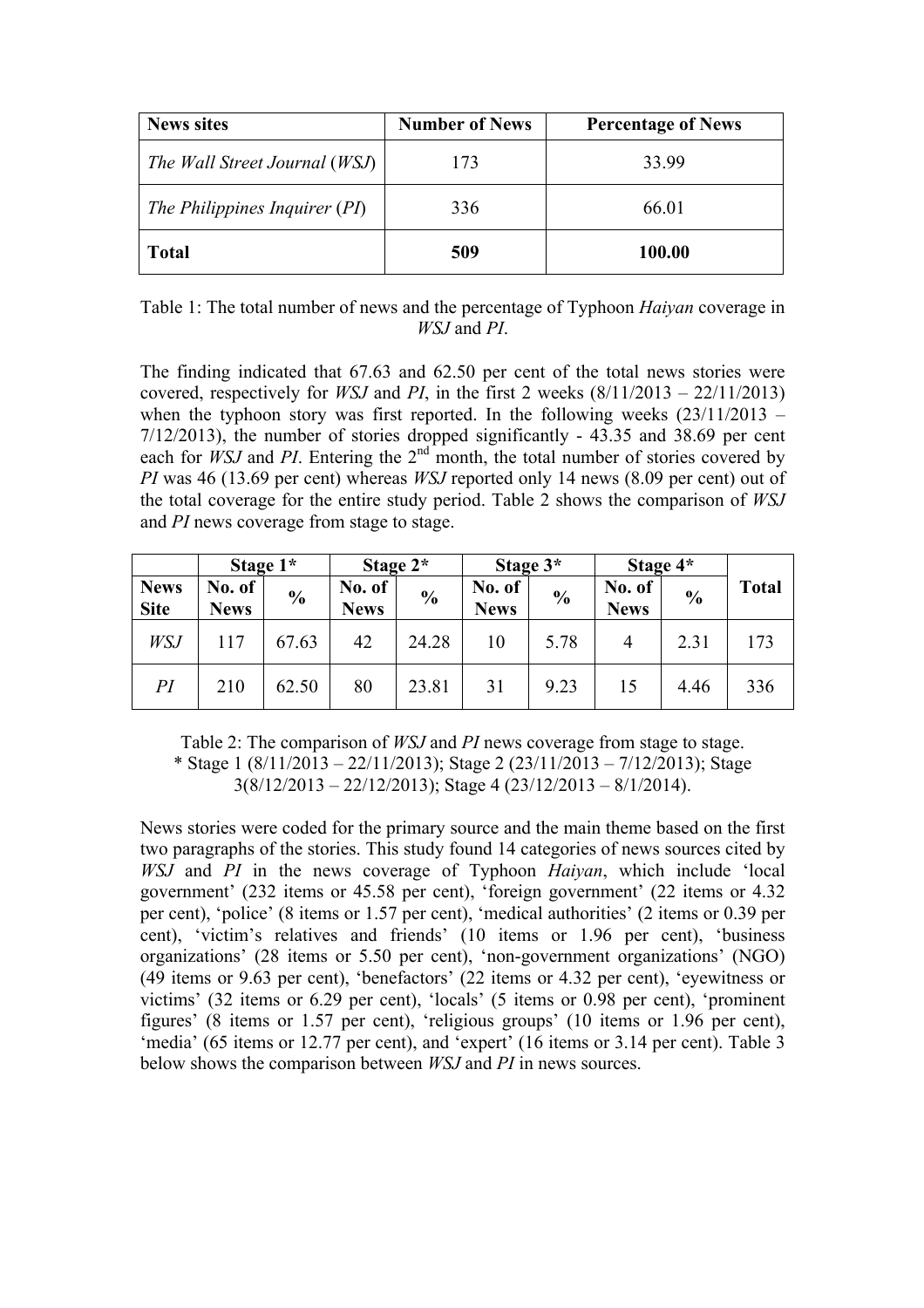|                                   | <b>WSJ</b>            |               | PI                    |               | <b>Total</b>          |               |
|-----------------------------------|-----------------------|---------------|-----------------------|---------------|-----------------------|---------------|
| <b>Source</b>                     | No. of<br><b>News</b> | $\frac{0}{0}$ | No. of<br><b>News</b> | $\frac{0}{0}$ | No. of<br><b>News</b> | $\frac{0}{0}$ |
| Local government                  | 55                    | 31.79         | 177                   | 52.68         | 232                   | 45.58         |
| Foreign government                | 14                    | 8.09          | 8                     | 2.38          | 22                    | 4.32          |
| Police                            | 3                     | 1.73          | 5                     | 1.49          | 8                     | 1.57          |
| <b>Medical Authorities</b>        | $\mathbf{1}$          | 0.58          | $\mathbf{1}$          | 0.30          | $\overline{2}$        | 0.39          |
| Victim's relatives<br>and friends | $\overline{2}$        | 1.16          | 8                     | 2.38          | 10                    | 1.96          |
| <b>Business</b><br>Organizations  | 9                     | 5.20          | 19                    | 5.65          | 28                    | 5.50          |
| <b>NGO</b>                        | 21                    | 12.14         | 28                    | 8.33          | 49                    | 9.63          |
| <b>Benefactors</b>                | 6                     | 3.47          | 16                    | 4.76          | 22                    | 4.32          |
| Eyewitness /victims               | 12                    | 6.94          | 20                    | 5.95          | 32                    | 6.29          |
| Locals                            | 3                     | 1.73          | $\overline{2}$        | 0.60          | 5                     | 0.98          |
| Prominent figures                 | $\overline{7}$        | 4.05          | $\mathbf{1}$          | 0.30          | 8                     | 1.57          |
| Religious groups                  | $\overline{0}$        | 0.00          | 10                    | 2.98          | 10                    | 1.96          |
| Media                             | 29                    | 16.76         | 36                    | 10.71         | 65                    | 12.77         |
| Expert                            | 11                    | 6.36          | 5                     | 1.49          | 16                    | 3.14          |
| <b>TOTAL</b>                      | 173.00                | 100.00        | 336.00                | 100.00        | 509.00                | 100.00        |

Table 3: The comparison between *WSJ*&*PI* in news sources

The finding indicated the top three sources cited by both *WSJ* and *PI*were the same, namely 'local government', 'NGO' and 'media'. The total cited sources for 'local government', 'NGO' and 'media' of *Haiyan* stories for both news sites separately were 232 items (45.58 per cent), 49 items (9.63 per cent) and 65 items (12.77 per cent). The news sources cited the least in all the stories were 'medical authorities' and 'locals' in which the percentage for each category is less than one.

Sources of 'local government' were widely cited by *PI* (177 items or 52.68 per cent) and *WSJ* (55 items or 31.79 per cent). They were given enormous highlight as the people whose statements were primarily, at time, extensively emphasized. This was followed by news source from 'media' in which the reporting is a compilation of data and facts by the journalists based on the researches done. Those stories with the 'media' as the primary source take up 36 items (10.71 per cent) in *PI* and 29 items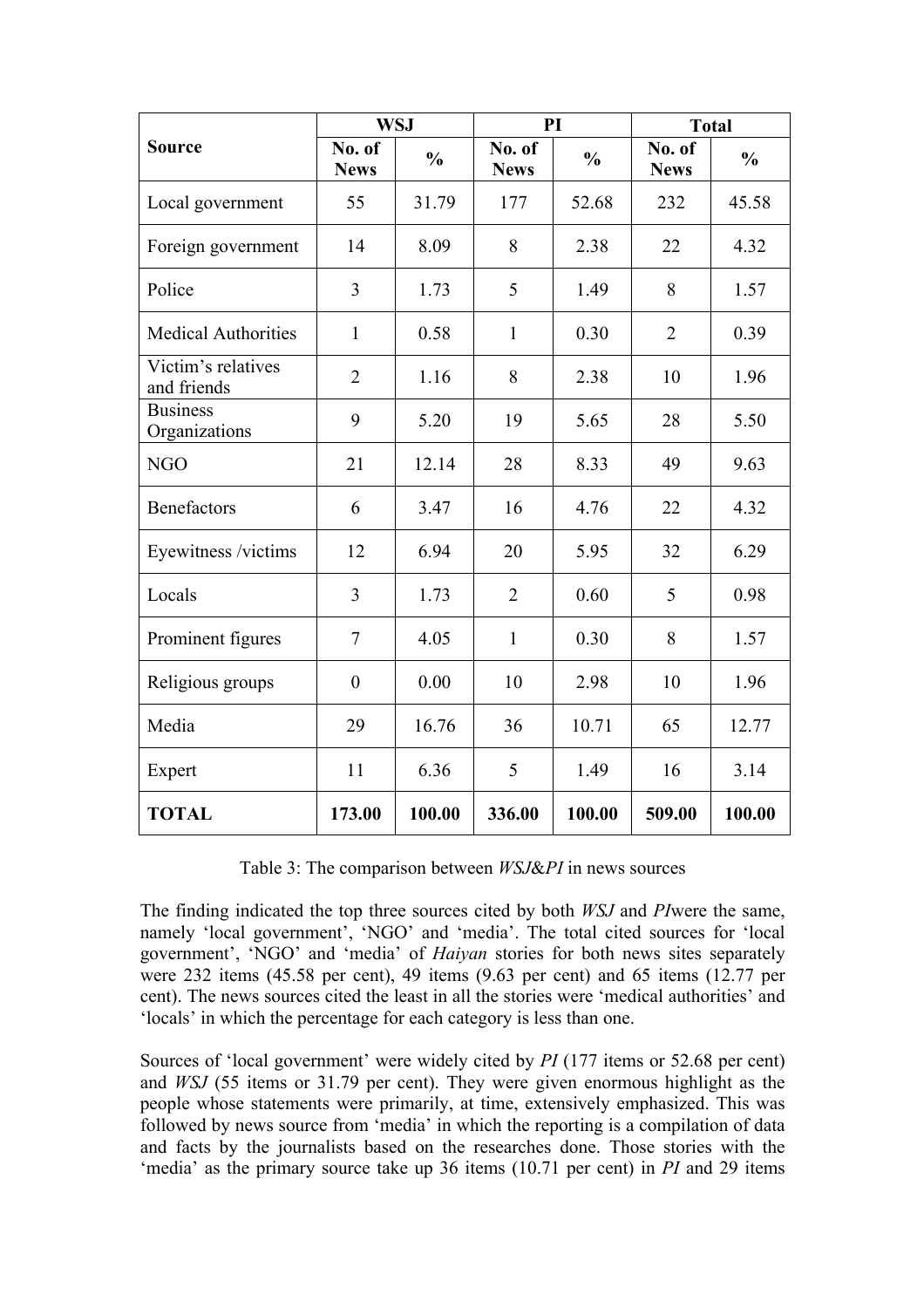(16.76 per cent) in *WSJ*. On the other hand, the 'NGO' was another preferred source of the journalists. These sources included spokespersons from United Nations, World Bank, The Philippines Red Cross,Global Peace Mission Malaysia, Focus on the Global South, The Rural Poor Institute for Land and Human Rights Services (Rights) Network, Greenpeace, Save the Children and etc.

The remaining 11 categories of sources cited in the news carried almost the same percentage in the coverage of both *WSJ* and *PI,* except for 'religious groups', 'prominent figures' and 'foreign government'. WSJ did not cite any single source from the religious groups in its reporting of Typhoon *Haiyan*.

As for the main themes of the stories in *WSJ* and *PI*, 19 categories were found in this study. Table 4 below shows the comparison between *WSJ* and *PI* in news themes.

|                                            | <b>WSJ</b>            |               | PI                    |               | <b>Total</b>          |               |
|--------------------------------------------|-----------------------|---------------|-----------------------|---------------|-----------------------|---------------|
| <b>Theme</b>                               | No. of<br><b>News</b> | $\frac{0}{0}$ | No. of<br><b>News</b> | $\frac{0}{0}$ | No. of<br><b>News</b> | $\frac{0}{0}$ |
| Politics of local<br>government            | 18                    | 10.40         | 53                    | 15.77         | 71.00                 | 13.95         |
| Economic                                   | 18                    | 10.40         | 18                    | 5.36          | 36.00                 | 7.07          |
| Health &<br>environment                    | 6                     | 3.47          | 9                     | 2.68          | 15.00                 | 2.95          |
| Human interest                             | 18                    | 10.40         | 41                    | 12.20         | 59.00                 | 11.59         |
| Victim count                               | 13                    | 7.51          | 34                    | 10.12         | 47.00                 | 9.23          |
| Relief                                     | 16                    | 9.25          | 32                    | 9.52          | 48.00                 | 9.43          |
| Fund-raising &<br>donation                 | $\overline{4}$        | 2.31          | 16                    | 4.76          | 20.00                 | 3.93          |
| Science,<br>technology & facts             | 11                    | 6.36          | 9                     | 2.68          | 20.00                 | 3.93          |
| Communication                              | $\overline{3}$        | 1.73          | $\overline{2}$        | 0.60          | 5.00                  | 0.98          |
| Search & rescue                            | $\overline{2}$        | 1.16          | 3                     | 0.89          | 5.00                  | 0.98          |
| Damage                                     | 7                     | 4.05          | 3                     | 0.89          | 10.00                 | 1.96          |
| Recovery,<br>rehabilitation &<br>aftermath | 26                    | 15.03         | 42                    | 12.50         | 68.00                 | 13.36         |
| Religious matters                          | $\boldsymbol{0}$      | 0.00          | 3                     | 0.89          | 3.00                  | 0.59          |
| Crime                                      | $\overline{4}$        | 2.31          | 13                    | 3.87          | 17.00                 | 3.34          |
| <b>Business</b>                            | $\overline{2}$        | 1.16          | 8                     | 2.38          | 10.00                 | 1.96          |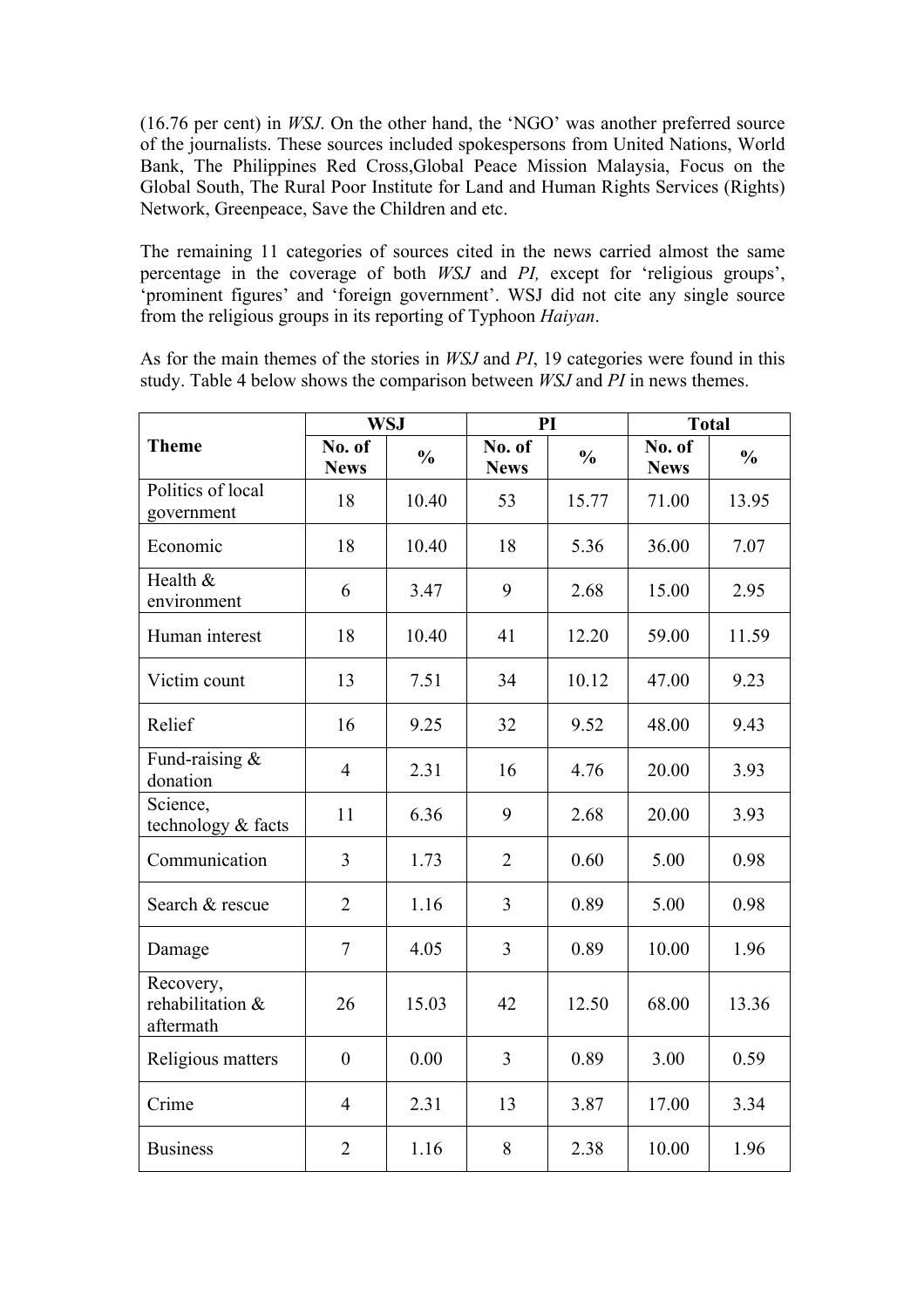| Politics of foreign<br>government | 8   | 4.62   | 5   | 1.49   | 13.00  | 2.55   |
|-----------------------------------|-----|--------|-----|--------|--------|--------|
| Aid effort                        | 11  | 6.36   | 38  | 11.31  | 49.00  | 9.63   |
| Refuge                            | 2   | 1.16   | 4   | 1.19   | 6.00   | 1.18   |
| Historical &<br>tourism           | 4   | 2.31   | 3   | 0.89   | 7.00   | 1.38   |
| <b>TOTAL</b>                      | 173 | 100.00 | 336 | 100.00 | 509.00 | 100.00 |

Table 4: The comparison between *WSJ* and *PI* in news themes

In the combined analysis, the three main themes covered by *WSJ* and *PI* were 'politics of local government' (71 items or 13.95 per cent), 'recovery, rehabilitation and aftermath' (68 items or 13.36 per cent) and 'human interest' (59 items or 11.59 per cent). Among others, the least frequent themes reported included 'religious matters', 'search and rescue' and 'communication' categories which carried less than one per cent of the total news coverage of Typhoon *Haiyan*.

'Politics of local government' theme was given great emphasis as to show strong leadership and confidence in assuring people that they were well-prepared for the devastation aftermath. The people were not alone and should have no worry with the aftermath. Local government was portrayed as a backbone for recovery and rehabilitation actions. With that 'reality' constructed by the media, the status quo of the Philippines government is secured. Along with calamities were some human interest stories which were poignant and included elements of heroism and etc. The stories of how ordinary people reacted in the calamities were widely covered.

## **Conclusion and Implications**

Framing is a social construction of reality. The news media do not operate in a political, economic and ideological vacuum, and the 'nature of news' is not an objective reflection of truth. When journalists seek to actively classify and interpret their life experiences to make sense of what happens, they engage in a cognitive processed named 'news framing'. The messages produced by the journalists are interpretation that has been crafted, among selected and highlighted competing facts, to reflect 'reality' that packaged efficiently for the audiences.

Framing is vital. The way a given piece of information is presented has the potential to influence the public opinion about the reported occurrences. It influences audiences' interest, attention and comprehension of the news that they cannot witness directly. The audiences respond on the occurrences based on their perception and understanding to the 'facts' that journalists choose to play up or down in their reports. The audiences also tend to believe in the reality constructed by the journalists to be the most salient aspects of a natural disaster. In revealing the social world to the audiences, framing analysis debunk the myth of so-called 'balance and objectivity' of news reporting which is tainted with ideologies and operational constraints.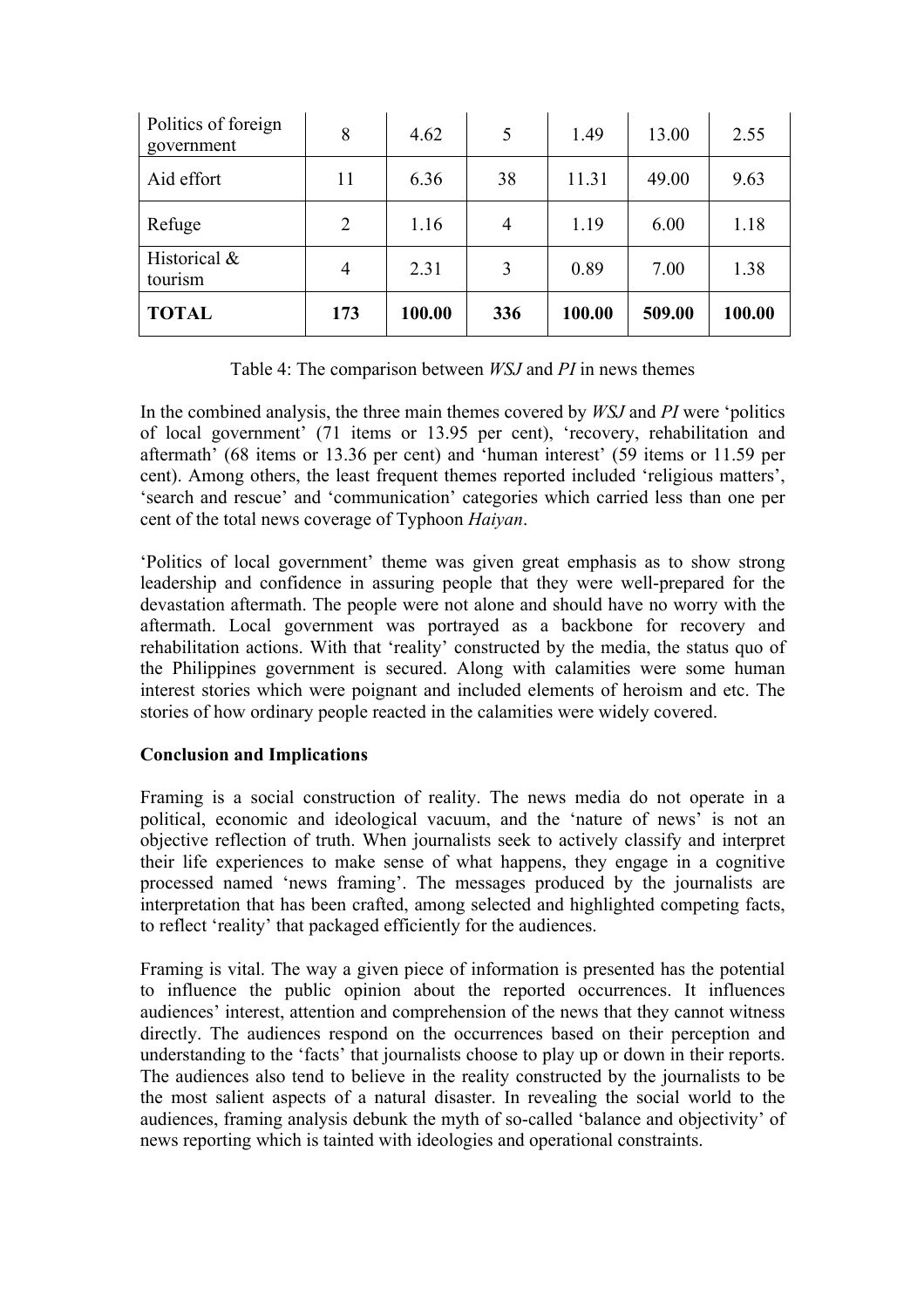In this study, journalistic act of framing the news of natural disaster, Typhoon *Haiyan,* through core themes in *WSJ* and *PI* did not show much difference. That means journalists' choices of highlighting or reducing elements of the perceived reality to make them more or less salient are not obvious in both coverage. *WSJ* and *PI* have emphasized on the similar themes with consistent societal sentiments – humanitarian.

The same trend goes to the news sources in this study. Just as what was argued by Entman (1993) and Fahmy (2005), to certain extent, source is the story. It confines the simple nature of the stories, as well as the flow of information in the news media. In *WSJ* and *PI* news reports, local government was heavily cited as the official source which legitimizes the state and all its actions and policies. However, the hegemony of the Philippines Government is framed as being challenged. The State strives to prove that local strategies are relevant and sustainable, alongside with international aid efforts and fundraising.

The news framing of Typhoon *Haiyan*disaster shows resemblance in primary source and theme coded for both Western media, *WSJ* (an American English-language international news media) and an Asian media, *PI* (a Philippines-based Englishlanguage news media with the mission of 'We are a multi-media organization passionately telling the Filipino story'). In line with Simon Cottle's  $(2011 \& 2014)$ findings, infused within natural disaster reporting on news sites, media has reached a new global height of extensity and intensity, in terms of speed and scale. With the universalizing technologies, media and communication environment changed. Natural disaster that strikes the country no longer remains as 'a state's misfortune'. Instead, it is a 'mediated disaster' which becomes 'globalised media event' that exhibits extensive scale. These communication technologies also provide greater prospects for the audiences from all over the world to "witness" disaster before they hurdle into humanitarian response. In other words, the proliferation of new media, irrespective of Western or Asian media, has transformed the world of disasters into a global context.

In today's global news ecology, both local and international news media 'mediatized' disasters from different views and values which could in pursuing of open to national integration, striving for political change or mobilizing sympathy for humanitarian response. Through borderless news reporting, journalistic framing has gone beyond national spectrum of interests to offer a philanthropic support to the storm victims. By such communication means, Typhoon *Haiyan* reporting on both *WSJ* and *PI* exhibits not only a 'national event', but a 'media event' that manifests public opinion at global public sphere.

## **Limitation of the Study and Recommendation for Future Research**

This study focuses on "media framing" without empirical data from audience analysis. Therefore it is beyond the scope of this study to draw conclusion about audiences' cognitive understanding of Typhoon *Haiyan*. A future research could be done on "audience framing" to further comprehend the meaning constructed by audiences on natural disaster reporting. It would be remarkable to juxtapose the findings of this study with the impact of news frames on public's perception and opinion towards the disaster.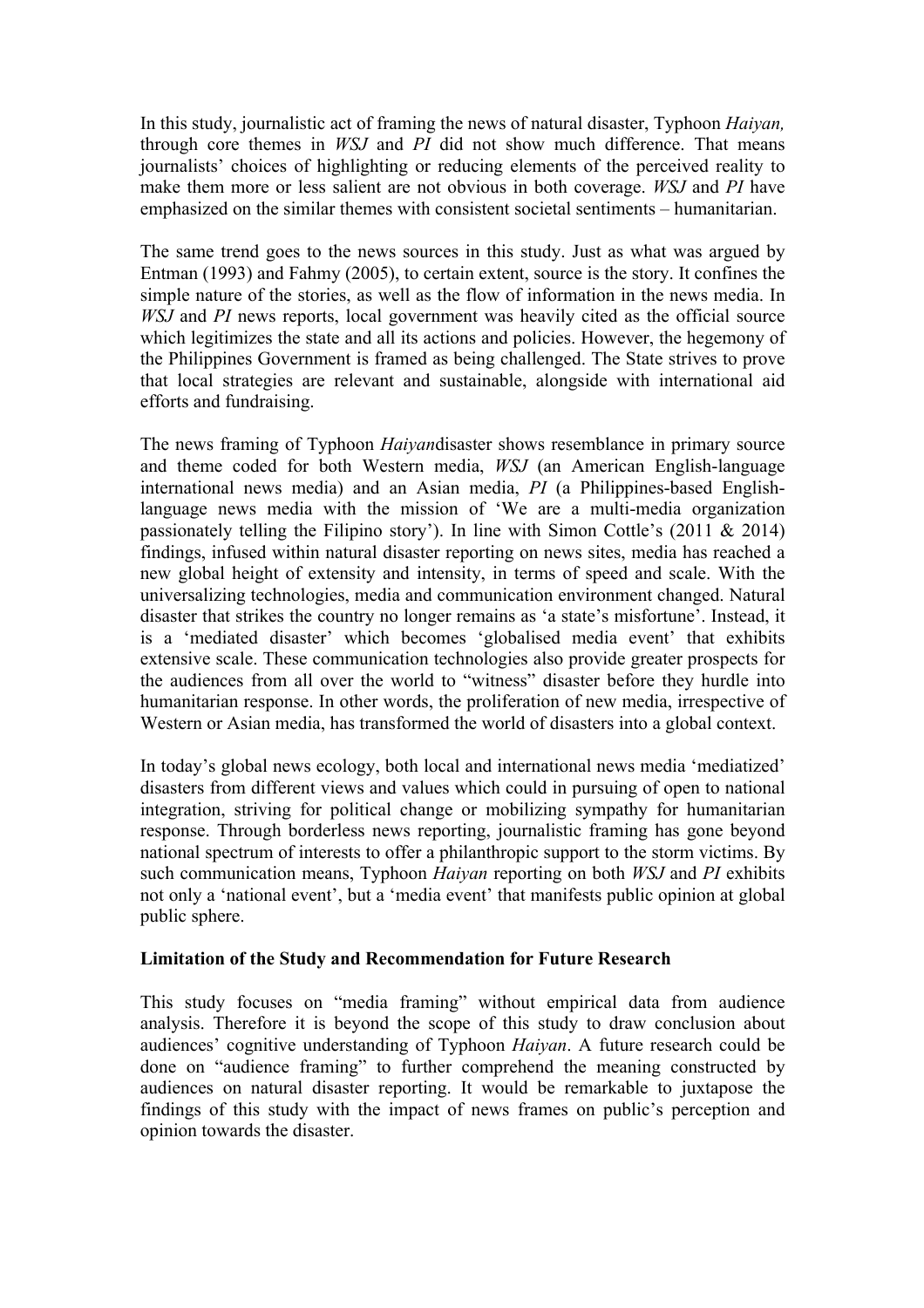#### **References**

Alatas, S.F. (1997). The political ecology of the smog: Media, politics and the environment. *Commentary*, *14*,56-65.

Barnhurst, K.,&Mutz, D. (1997).American journalism and the decline in eventcentered reporting.*Journal of Communication*,*47*(4),27–53.

Belle, D.A.V. (2000). New York Times and network TV news coverage of foreign disasters: The significance of the insignificant variables. *Journalism & Mass Communication Quarterly*, *77*, 50-70.

Broinowski, A. (1999). A pebble in both our shoes: East timor and the media. *Australian Journalism Review*, *21*, 1-24.

Cottle, S. (2011).Taking global crises in the news seriously: Notes from the dark side of globalization.*Global Media and Communication*, *7*, 77-95.

Cottle,S.(2014). Rethinking media and disasters in a global age: What's changed and why it matters. *Media, War & Conflict*, *7*, 3-22.

Cowan, J., McClure, J., & Wilson, M. (2002). What a difference a year makes: How immediate and anniversary media reports influence judgments about earthquakes*. Asian Journal of Social Psychology*, *5*, 169-185.

David, C.C., Atun, J.M.,&Vina, A.G.M.L. (2010).Framing the population debate: A comparison of source and news frames in the Philippines.*Asian Journal of Communication*, *20*, 337-353.

David, C.C., Atun, J.M., Fille, E.,&Monterola, C. (2011). Findings frames: Comparing two methods of frame analysis. *Communication methods and Measures*, *5*, 329-351.

Dahmen, N.S. (2010). Construction of the truth and destruction of a million little pieces: Framing in the editorial response to the James Frey case.*Journalism Studies*, *11*, 115-130.

Entman, R.M. (1991). Framing U.S. coverage of international news: Contrasts in narratives of the KAL and Iran Air incidents.*Journal of Communication*, *41*, 6-27.

Entman, R.M. (1993). Framing: Toward clarification of a fractured paradigm. *Journal of Communication*, *43*, 51-58.

Entman, R.M. (2004). *Projections of power: Framing news, public opinion, and U.S. foreign policy*. Chicago: The University of Chicago Press.

Entman, R.M., Matthes, J.,&Pellicano, L. (2009).Nature, sources and effects of news framing.In K.Wahl-Jorgensen,&T.Hanitzsch(Eds.), *Handbook of journalism studies*. Mahwah, NJ: Erlbaum.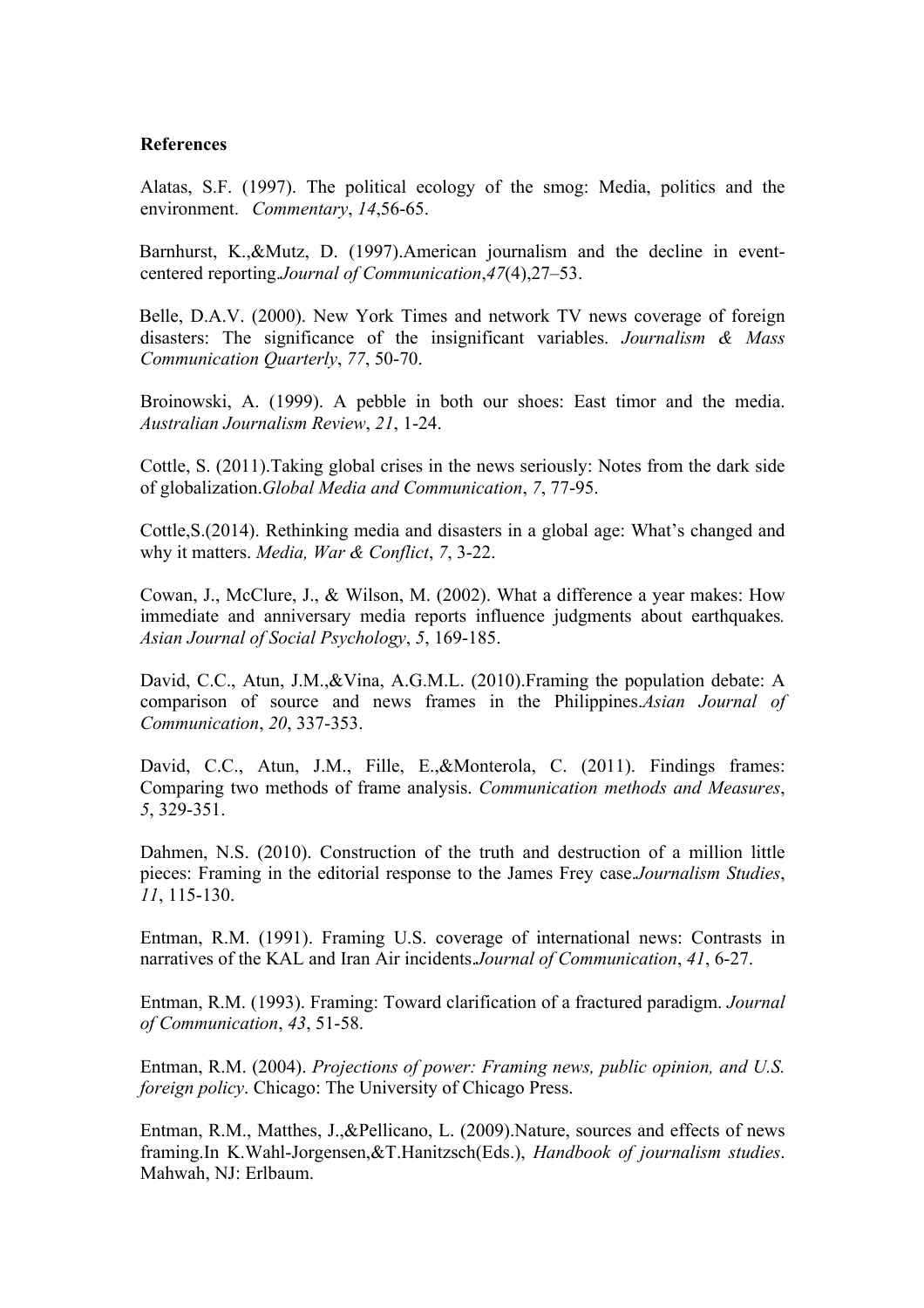ENQUIRER.net (7 April 2014). Inquirer top newspapers, says poll. Retrieved February 15, 2014, from http://newsinfo.inquirer.net/592317/inquirer-top-newspapersays-poll

Fahmy, S. (2005). Emerging alternatives or traditional news gates: Which news sources were used to picture 9/11 attack and the Afghanistan War? *Gazette*, 67(5), 381-398.

Fernando,J. (2010). Media in disaster vsmedia disasters.*Anthropology News*,*51*, 4.

Frith, K.T.,&Müller, B. (2003).*Advertising and societies: Global issues*. New York: Peter Lang.

Gandy, O.H.Jr. (2001). Epilogue-Framing at the horizon: A retrospective assessment. In S.D. Reese,O.H. Gandy,&A.E. Grant(Eds.), *Framing public life: Perspectives on media and our understandings of the social world* (pp. 355 -378). Mahwah, NJ: Erlbaum.

Hallin, D.C.,& Mancini, P. (2004).*Comparing media systems: Three models of media and politics*. New York: Cambridge University Press.

Hanitzsch, T. (2007).*Deconstructing journalism culture: Toward a universal theory. Communication Theory*, *17*, 367-385.

Hanusch, F. (2012). The visibility of disaster deaths in news images: A comparison of newspapers from 15 countries. *International Communication Gazette*,*74*(7).Retrieved from http://gaz.sagepub.com/content/74/7/655

Houston, J.B., Pfefferbaum, B.,&Rosenholtz, C.E. (2012).Disaster news: Framing and frame changing in coverage of major U.S. natural disasters, 2000−2010. *Journalism & Mass Communication Quarterly*, *89*, 606-623.

Knight, A. (2005).Covering disasters and the media mandate: The 2004 Tsunami. Paper presented at AMIC Conference, Beijing 2005. Singapore: AMIC.

Kodrich, K.,&Laituri, M. (2005). The formation of a disaster community in cyberspace: The role of online news media after the 2001 Gujarat earthquake. *Convergence*, *11*, 40-56.

Kwon, K.H.,& Moon, S.-I. (2009). The bad guy is one of us: Framing comparison between the US and Korean newspapers and blogs about the Virginia Tech shooting. *Asian Journal of Communication*, *19*, 270-288.

Leach, S.L. (2005). How to tell story of the dead without offending the living*.The Christian Science Monitor.*Retrieved February 20, 2014, from http://www.csmonitor.com/2005/0119/p11s02-wogi.html

Li, X. (2007). Stages of a crisis and media frames and functions: U.S. television coverage of the 9/11 incident during the first 24 hours. *Journal of Broadcasting &*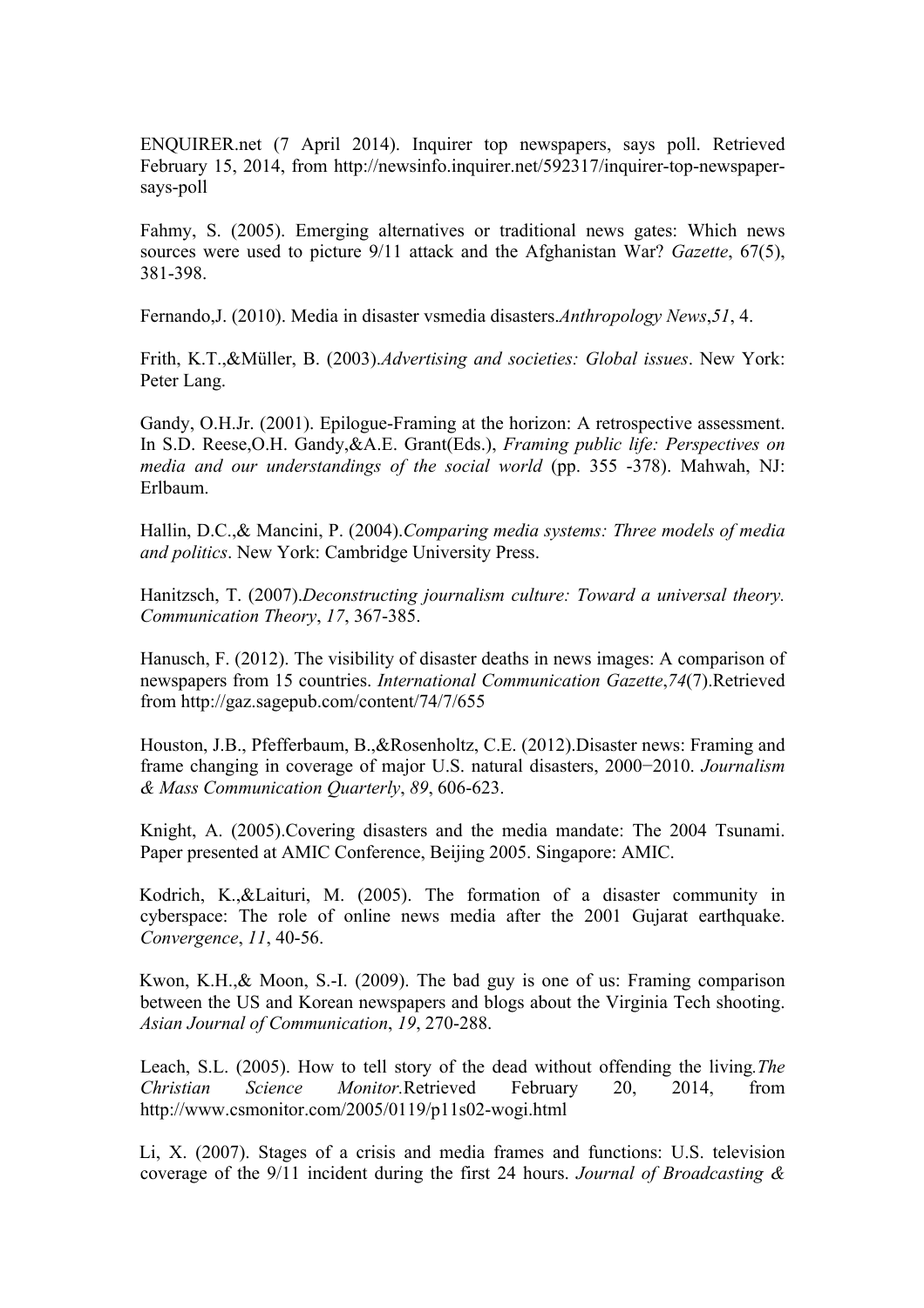*Electronic Media*, *51*, 670-687.

Liebes, T. (Ed.).(1998). *Television's disaster marathons*. London: Routledge.

Lindell, M.K. (2013). Disaster studies.*Current Sociology Review*, *61*, 797-825.

Matthes, J.(2009). What's in a frame? A content analysis of media framing studies in the world's leading communication journals, 1990-2005. *Journalism & Mass Communication Quarterly*, *86*, 349-367.

Matthes, J. (2012). Framing politics: An integrative approach.*American Behavioral Scientist*, *56*, 247-259.

Matthes, J.,&Kohring, M. (2008). The content analysis of media frames: Toward improving reliability and validity. *Journal of Communication*, *58*, 258–279.

McFarlane, A.C.,& Norris, F.H. (2006).Definitions and concepts in disaster research. In F. H. Norris, S.Galea,M. J. Friedman, &P.J. Watson (Eds.), *Methods for Disaster Mental Health Research.*New York: Guilford.

Mellese, M.A.,&Müller, M.G. (2012).Mapping text–visual frames of Sub-Saharan Africa in the news: A comparison of online news reports from Al Jazeera and British Broadcasting Corporation websites.*Communication, Culture & Critique*,*5*, 191-229.

Miller, A.,&Goidel, R. (2009). News organizations and information gathering during anatural disaster: Lessons from Hurricane Katrina. *Journal of Contingencies & Crisis Management*, *17*, 266-273.

Murthy, D. (2013). New media and natural disasters: Blogs and the 2004 Indian Ocean Tsunami. *Information, Communication & Society*, *16*, 1176-1192.

NPR. (26 January 2014) *'Nothing is fixed': Recovery is slow in Typhoon-hit Philippines city*. Retrieved February 15, 2014, from http://www.npr.org/2014/01/26/266696789/nothing-is-fixed-recovery-is-slow-intyphoon-hit-Philippine-city

Oh, H.J., Hove, T., Paek, H., Lee, B., Lee, H.,& Song, S.K. (2012). Attention cycles and the H1N1 pandemic: A cross-national study of US and Korean newspaper coverage. *Asian Journal of Communication*, *22*, 214-232.

Philippine Daily Inquirer. (2014). *Inquirer top newspaper, says poll*. Retrieved May 15, 2014, from http://newsinfo.inquirer.net/592317/inquirer-top-newspaper-says-poll

Price, V.,& Tewksbury, D. (1997). News values and public opinion: A theoretical account of media priming and framing. In G.Barnett&F. J. Boster(Eds.),*Progress in Communication Science Vol. 13: Advances in Persuasion* (pp.173-212). Greenwich, Connecticut: Albex.

Quarantelli, E.L. (1991). *Lessons from research: Findings on mass communication system behavior in the pre,trans, and post impactperiods of disasters.* Newark: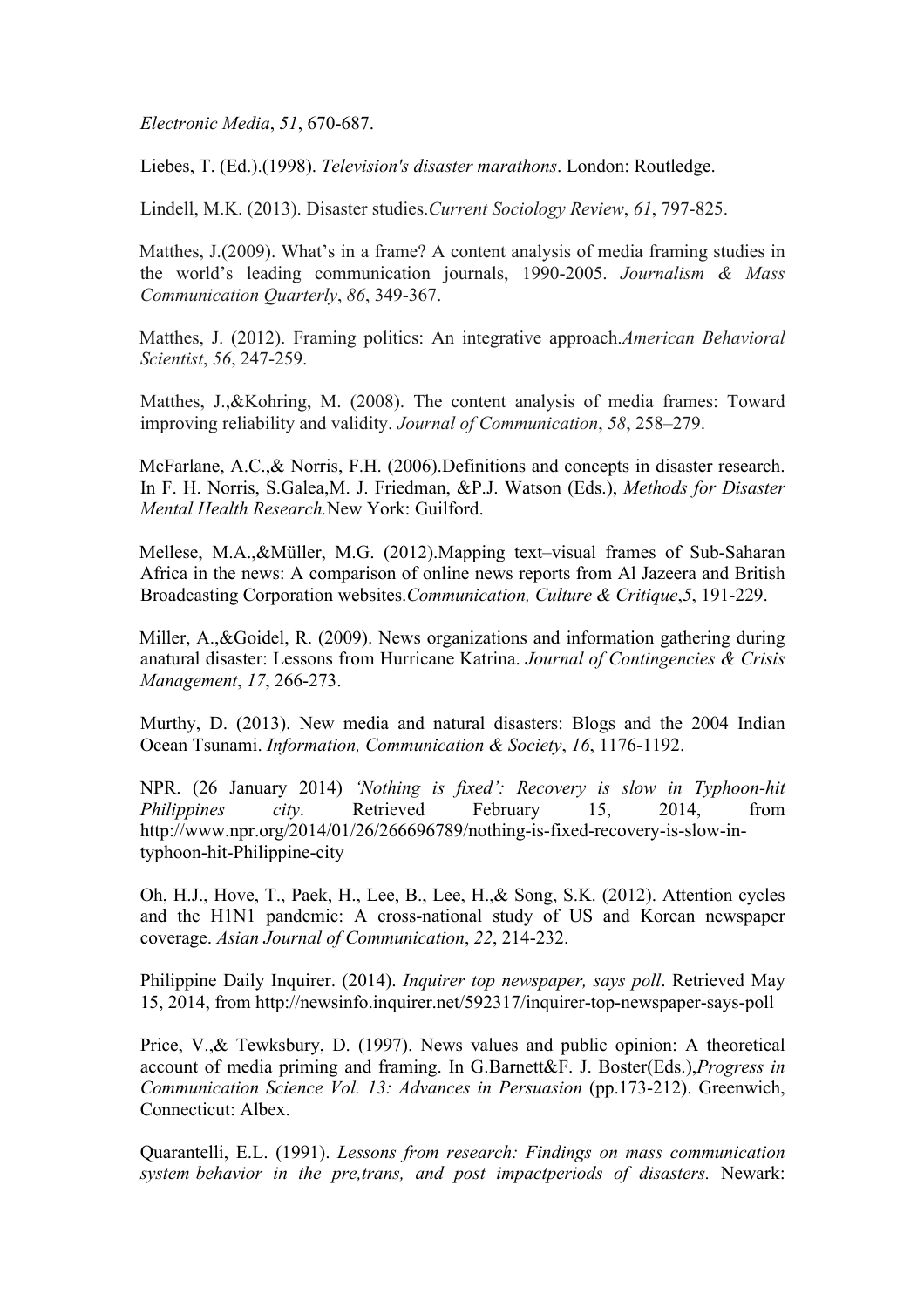University of Delaware, Disaster Research Center.

Scheufele, D.A.,& Tewksbury, D. (2007). Framing, agenda setting, and priming: The evolution of three media effects models. *Journal of Communication*, *57*, 9-20.

Tankard, J.W. (2001).The empirical approach to the study of media framing.In S.D. Reese,O.H. Gandy,&A. E. Grant(Eds.), *Framing public life: Perspectives on media and our understanding of the social world*.Mahwah, NJ: Lawrence Erlbaum Associates.

The Associate Press (2013).*Top 10 Newspapers By Circulation: Wall Street Journal Leads Weekday Circulation*. Retrieved February 15, 2014, from http://www.huffingtonpost.com/2013/05/01/newspaper-circulation-top-10\_n\_3188612.html

Wilkins, L.,& Patterson, P. (1987).Risk analysis and the construction of news.*Journal of Communication*, *37*, 80-92.

Worawongs, T.W., Wang, W.,& Sims, A. (2007).*U.S Media Coverage of Natural Disasters: A Framing Analysis of Hurricane Katrina and the Tsunami.* Paper presented at the Annual meeting of the Association for Education in Journalism and Mass Communication, The Renaissance, Washington DC.

Yang, L.F.,&Ishak, M.S.A. (2012). Framing controversy over language policy in Malaysia: the coverage of PPSMI reversal (teaching of mathematics and science in English) by Malaysian newspapers. *Asian Journal of Communication*, *22*, 449-473.

Zarqa, S. Ali. (2013). Media myths and realities in natural disasters.*European Journal of Business and Social Sciences*, *2*(1), 125-133. Retrieved February 15, 2014, from http://www.ejbss.com/Data/Sites/1/vol2no1april2013/ejbss-1238-13 mediamythsandrealitiesinnaturaldisasters.pdf

**Contact email:** laihoonlim@gmail.com meimeitan21@gmail.com louisengoi@hotmail.com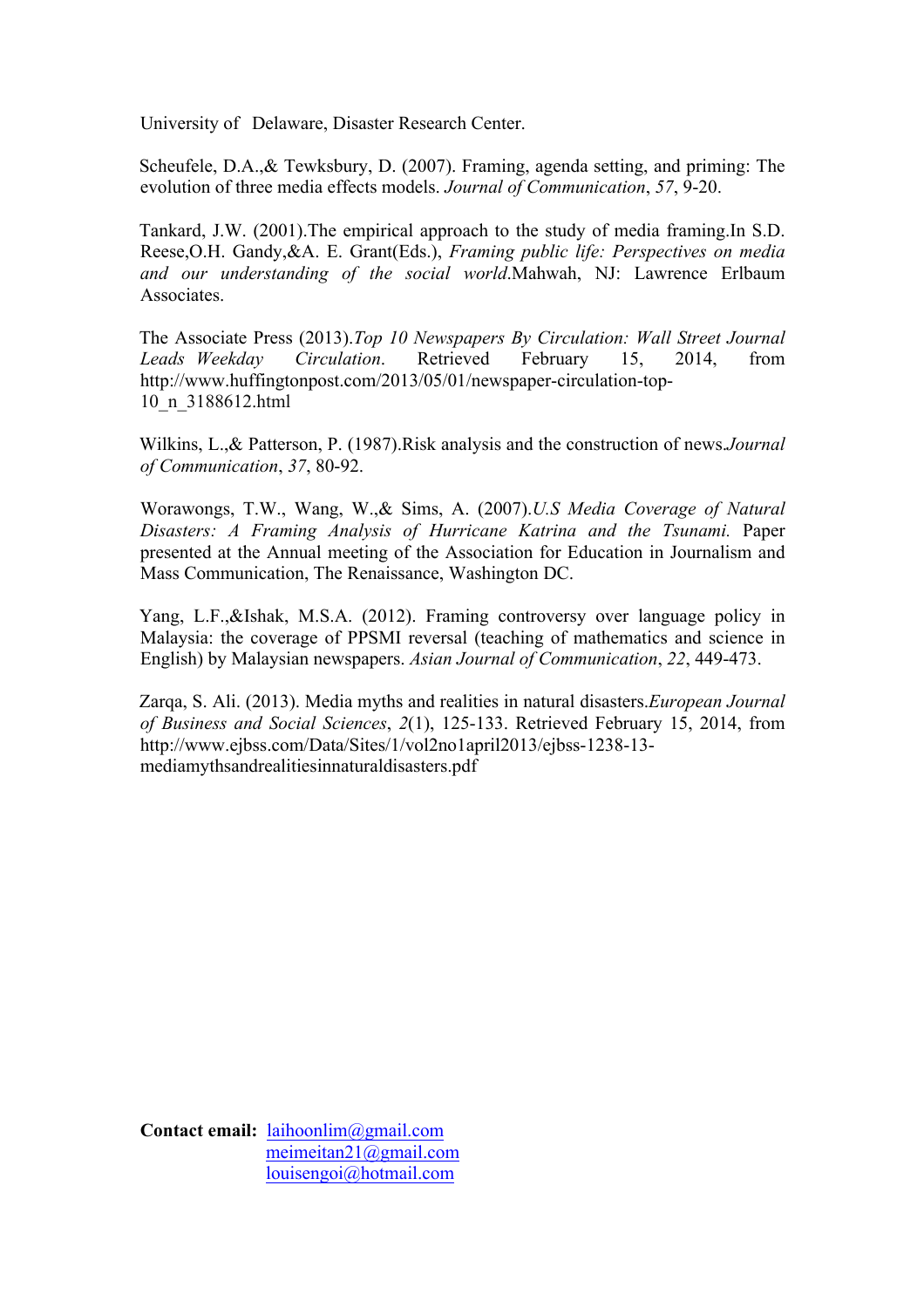# **Appendix A** *Coding Sheet* **News Source and News Theme in Typhoon** *Haiyan* **Disaster Coverage**

| 1. | <b>News Sites</b><br>(please tick ONE)        | $\Box$ Inquirer<br>$\Box$ Wall Street Journal (WSJ)                                                                                                                                                                                                                                                                                                                                                                                                                                                                                      |
|----|-----------------------------------------------|------------------------------------------------------------------------------------------------------------------------------------------------------------------------------------------------------------------------------------------------------------------------------------------------------------------------------------------------------------------------------------------------------------------------------------------------------------------------------------------------------------------------------------------|
| 2. | Date and time                                 |                                                                                                                                                                                                                                                                                                                                                                                                                                                                                                                                          |
| 3. | News headlines                                |                                                                                                                                                                                                                                                                                                                                                                                                                                                                                                                                          |
| 4. | First two paragraphs of the<br>news story     |                                                                                                                                                                                                                                                                                                                                                                                                                                                                                                                                          |
| 5. | <b>Primary News Source</b><br>(tick only one) | $\Box$ Local Government<br>$\Box$ Foreign Government<br>$\Box$ Police<br>$\Box$ Medical Authorities<br>$\Box$ Victims' Relatives and Friends<br>$\Box$ Business Organisations<br>$\Box$ Non Government Organisations (NGO)<br>$\Box$ Benefactors<br>$\Box$ Eyewitnesses/victims<br>$\Box$ Locals<br>$\Box$ Prominent figures<br>$\Box$ Religious groups<br>$\Box$ Media<br>$\Box$ Experts                                                                                                                                                |
| 6. | News Theme<br>(tick only one)                 | $\Box$ Politics of local government<br>$\Box$ Politics of foreign government<br>$\Box$ Economy<br>$\Box$ Health and environment<br>$\Box$ Human interest<br>$\Box$ Victim count<br>$\Box$ Relief<br>$\Box$ Fund-raising and donation<br>$\Box$ Science, technology and facts<br>$\Box$ Communication<br>$\Box$ Search and rescue<br>$\Box$ Damage<br>$\Box$ Recovery, rehabilitation and aftermath<br>$\Box$ Religious matters<br>$\Box$ Crime<br>$\Box$ Business<br>$\Box$ Aid effort<br>$\Box$ Refuge<br>$\Box$ Historical and tourism |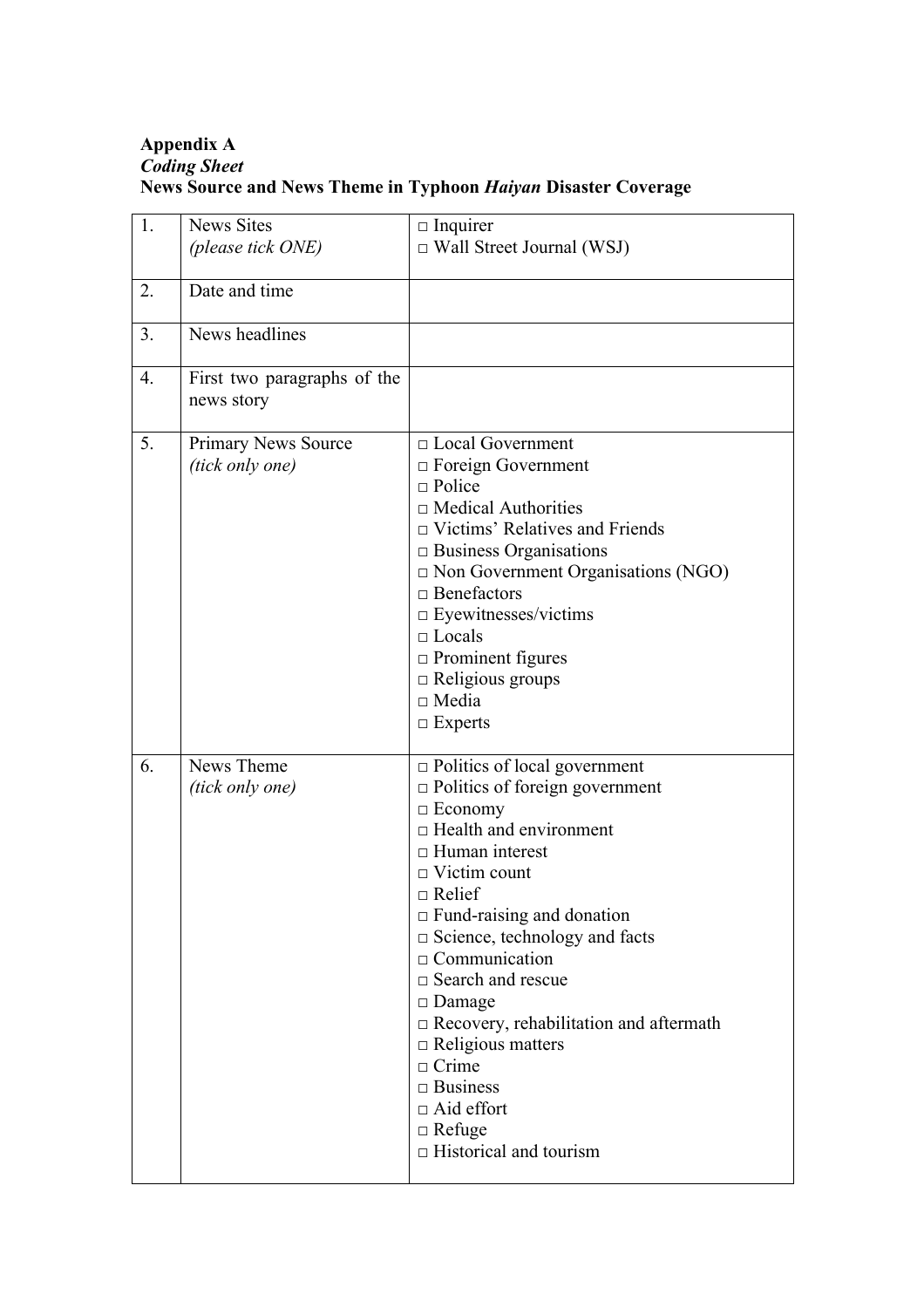## **Appendix B**

#### *Coding Scheme*

**Date and time:** The day and time where the story was published / updated on the news site.

**News Headlines:** The headline of the online news story.

**First two paragraphs of the news story:** The first two paragraphs of the story start from the dateline.

**Primary source:** The main spokesperson of the story who appear in the first two paragraphs.

**News theme:** The main idea of the news story.

| <b>News Source</b> |
|--------------------|
|                    |

| 1.               | <b>Local Government</b>                 | Local government includes the authorities of<br>Philippines, e.g. Philippines president, ministers,<br>senators, mayors, lawmakers, Justice, state or<br>government authorized spokespersons. It<br>also<br>includes official statements, cabinet papers and<br>media release. |
|------------------|-----------------------------------------|--------------------------------------------------------------------------------------------------------------------------------------------------------------------------------------------------------------------------------------------------------------------------------|
| 2.               | Foreign Government                      | Authorities of countries other than Philippines, e.g.<br>President, ministers, senators, mayors, lawmakers,<br>Justice, state or country authorized spokespersons.<br>It also includes official statements, cabinet papers<br>and media release.                               |
| 3 <sub>1</sub>   | Police                                  | The country authorized security personnel.                                                                                                                                                                                                                                     |
| $\overline{4}$ . | <b>Medical Authorities</b>              | Medical authorities include doctors, nurses, medical<br>personnel,<br>treatment<br>centre<br>hospital<br>and<br>spokespersons.                                                                                                                                                 |
| 5.               | Victims' Relatives and<br>Friends       | Family members and acquaintances of victims.                                                                                                                                                                                                                                   |
| 6.               | <b>Business Organisations</b>           | Trade companies and their spokespersons.                                                                                                                                                                                                                                       |
| 7.               | Non<br>GovernmentOrganisations<br>(NGO) | Any non-profit, voluntary citizens' group which is<br>organized on a local, national or international level,<br>e.g. United Nations, international and national Aids<br>Agencies and bodies, e.g. International Red Cross.                                                     |
| 8.               | <b>Benefactors</b>                      | People or organisations which have given financial                                                                                                                                                                                                                             |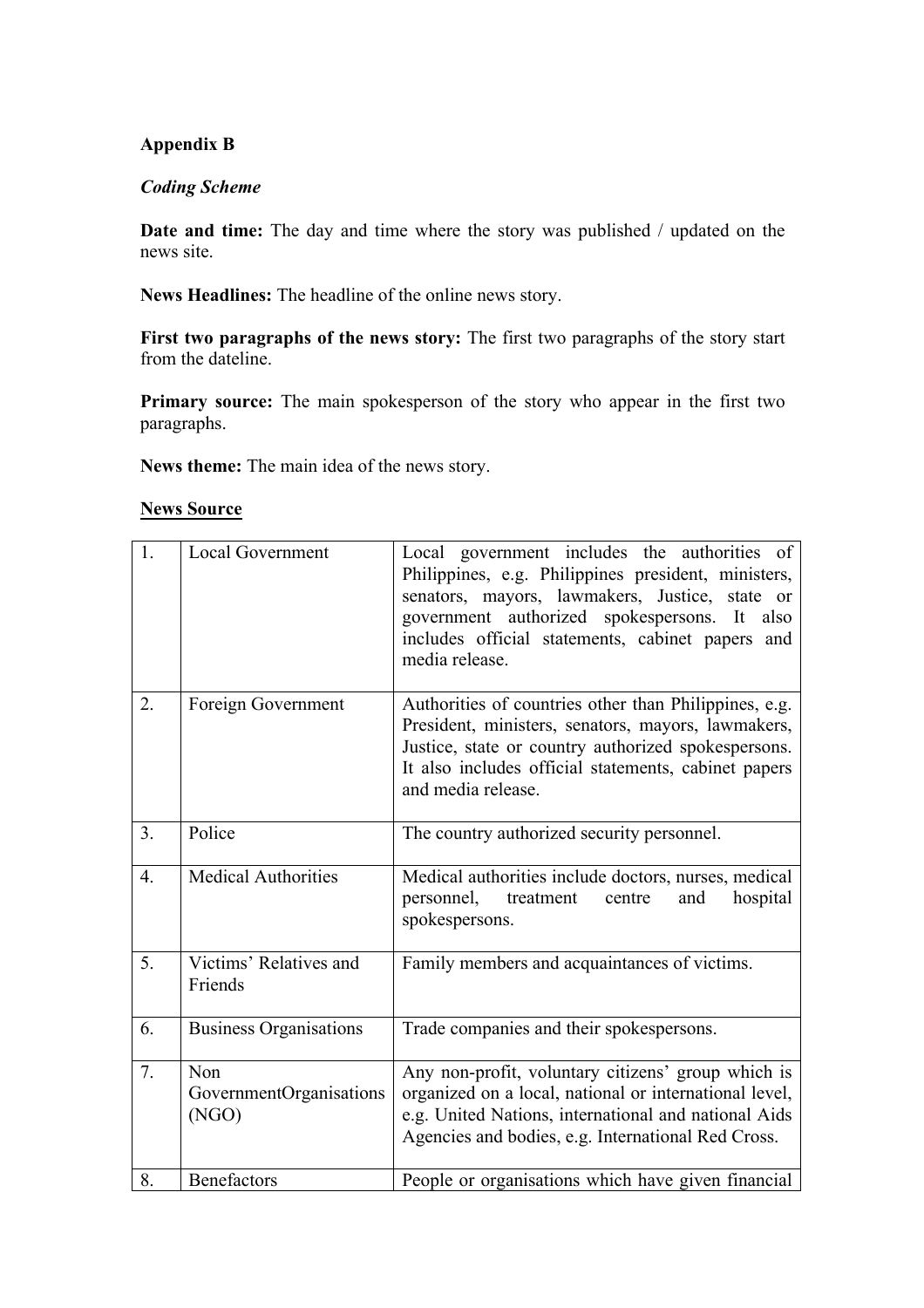|     |                       | or other help to the victims of the disaster.                                                                                                                                                                                                                 |
|-----|-----------------------|---------------------------------------------------------------------------------------------------------------------------------------------------------------------------------------------------------------------------------------------------------------|
| 9.  | Eyewitness or victims | People who involved in the actual event and its<br>aftermath, e.g. tourists, victims,<br>survivors,<br>journalists and etc.                                                                                                                                   |
| 10. | Locals                | Ordinary people and members of the community,<br>e.g. fisherman, shopkeeper, and etc.                                                                                                                                                                         |
| 11. | Prominent figures     | People who are famous and popular in local or<br>internationally, e.g. local personalities, boxing<br>fighter, sport player, film star, community leader,<br>former leader and etc.                                                                           |
| 12. | Religious groups      | Religious group include priest, church father, monk<br>and etc.                                                                                                                                                                                               |
| 13. | Media                 | The reporting is a compilation of data and facts by<br>the journalists based on research. There is no<br>official or obvious sources coded but the story is<br>very much depending on the facts presented by the<br>journalists from the media organisations. |
| 14. | Experts               | People who has expertise in respective field such as<br>scientist, economist, media analyst, etc.                                                                                                                                                             |

(Knight, 2005; Barnhust&Mutz, 1997; Worawong, Wang & Sims, 2007)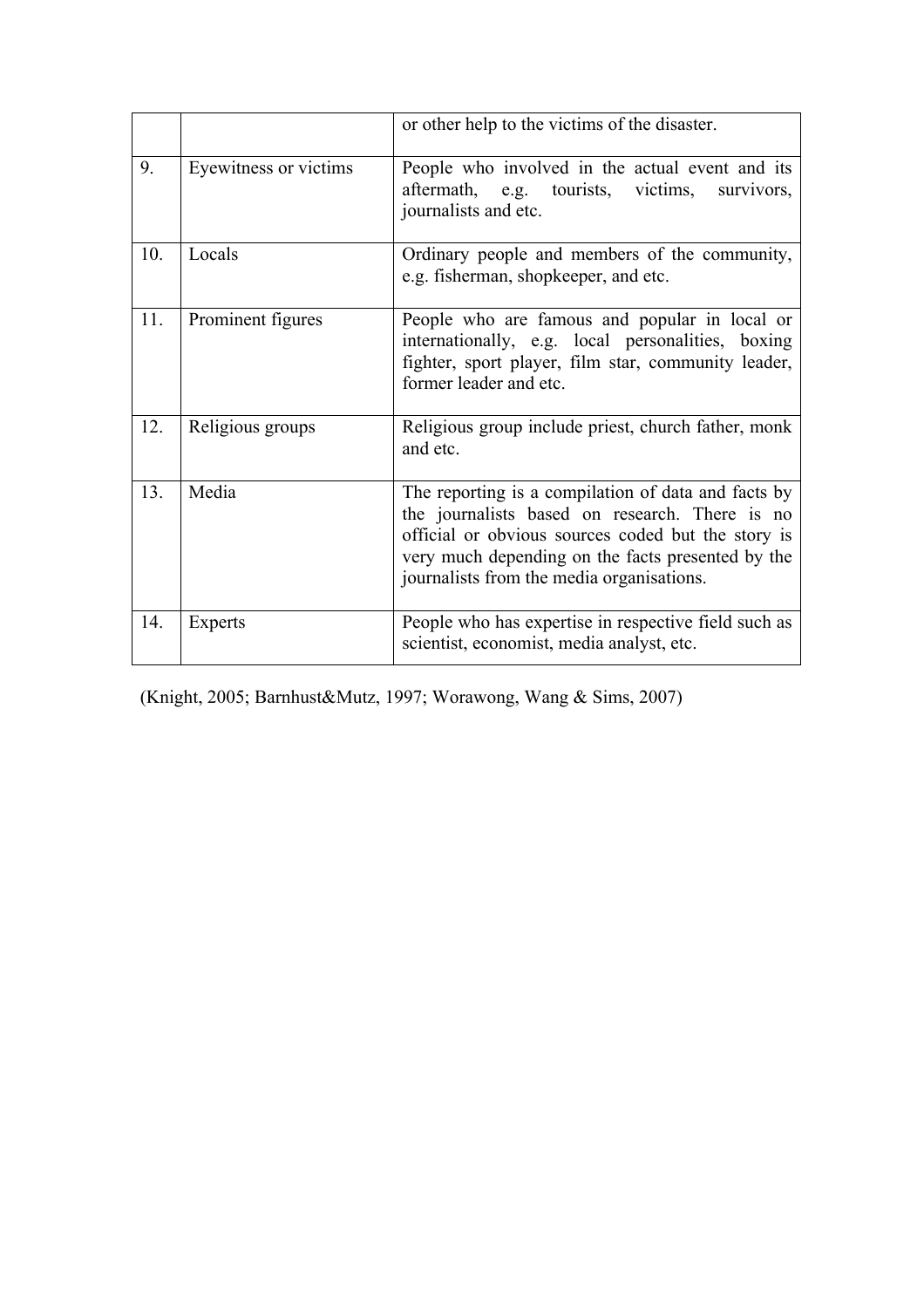# **News Theme**

| 1.             | Politics of local<br>government              | Reports of Philippines government, authorities or political<br>leaders' effort in providing aids. It also includes policies,<br>enactment and enforcement of laws and actions taken by<br>Philippines President, mayor, senator, leaders of opposition<br>party and the governmental department authorities. |
|----------------|----------------------------------------------|--------------------------------------------------------------------------------------------------------------------------------------------------------------------------------------------------------------------------------------------------------------------------------------------------------------|
| 2.             | Politics of<br>foreign<br>government         | Reports of foreign government, authorities or political<br>leaders' effort in providing aids, policies and opinions.                                                                                                                                                                                         |
| 3 <sub>1</sub> | Economy                                      | Economic issues, financial impacts or cost of events.                                                                                                                                                                                                                                                        |
| 4.             | Health and<br>environment                    | Issues related to environment and health, hazard, disease and<br>safety.                                                                                                                                                                                                                                     |
| 5.             | Human interest                               | Stories related to victims' experiences; human well-being.                                                                                                                                                                                                                                                   |
| 6.             | Victim count                                 | Stories that report on the progressive number of deaths,<br>missing or injured.                                                                                                                                                                                                                              |
| 7.             | Relief                                       | Stories that report on the application of aid and issues related<br>to distribution of food and water supplies, shelter-box<br>supplies, medical supplies and other supplies.                                                                                                                                |
| 8.             | Fund-raising<br>and donation                 | These stories cover the "monetary support" issues and events<br>for the survivors.                                                                                                                                                                                                                           |
| 9.             | Science,<br>technology and<br>facts          | Scientific speculation, research, scientific data or technology<br>issues of the disaster.                                                                                                                                                                                                                   |
| 10.            | Communication                                | Stories that report on the impacts of the event towards<br>communication, e.g. telecommunication network disruption.                                                                                                                                                                                         |
| 11.            | Search and<br>rescue                         | Stories report on the efforts in searching and rescuing<br>victims.                                                                                                                                                                                                                                          |
| 12.            | Damage                                       | Stories related to the physical harm on the victims and local<br>community.                                                                                                                                                                                                                                  |
| 13.            | Recovery,<br>rehabilitation<br>and aftermath | Stories related to efforts in making victims' life return to<br>normality, e.g. rebuilding victims' home, provide job<br>opportunities, etc.                                                                                                                                                                 |
| 14.            | Religious<br>matters                         | Stories that were relating to a religion.                                                                                                                                                                                                                                                                    |